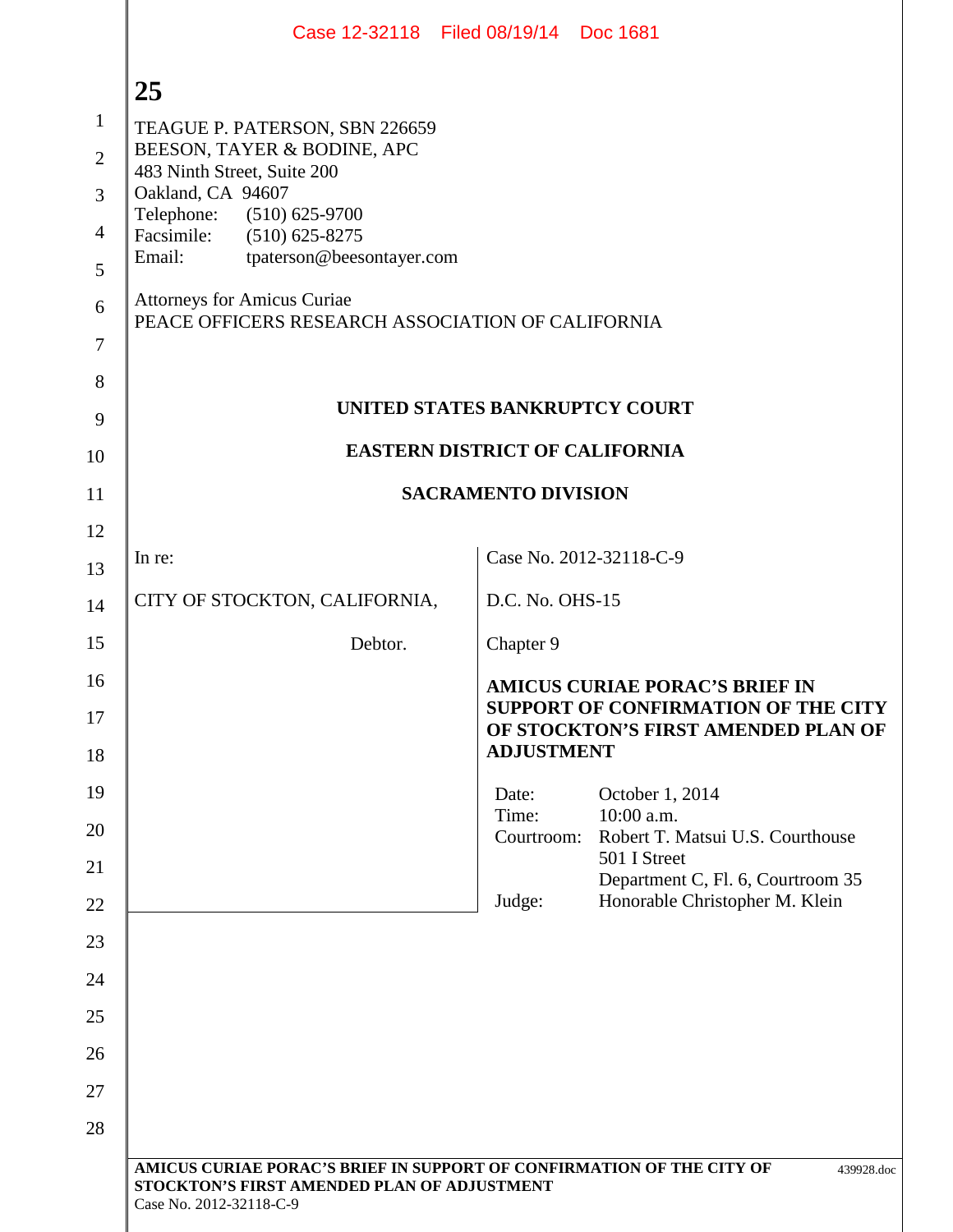|     | <b>TABLE OF CONTENTS</b> |                                                                         |      |  |
|-----|--------------------------|-------------------------------------------------------------------------|------|--|
|     |                          |                                                                         | Page |  |
|     |                          |                                                                         |      |  |
|     |                          |                                                                         |      |  |
|     | I.                       |                                                                         |      |  |
| Π.  |                          |                                                                         |      |  |
| Ш.  |                          |                                                                         |      |  |
|     | A.                       |                                                                         |      |  |
|     |                          | 1.                                                                      |      |  |
|     |                          | 2.                                                                      |      |  |
|     |                          | 3.                                                                      |      |  |
|     | <b>B.</b>                | CalPERS as an "Alternative Retirement System" to Social Security 10     |      |  |
|     | $\mathcal{C}$ .          |                                                                         |      |  |
|     | D.                       |                                                                         |      |  |
|     |                          |                                                                         |      |  |
|     |                          | 2.                                                                      |      |  |
|     |                          | 3.                                                                      |      |  |
|     | Ε.                       | Inviting an Assessment of Termination Liability Would Be Imprudent 18   |      |  |
|     | F.                       | Federal Abstention Principles Require Declining to Determine Unresolved |      |  |
|     |                          |                                                                         |      |  |
| IV. |                          |                                                                         |      |  |
|     |                          |                                                                         |      |  |
|     |                          |                                                                         |      |  |
|     |                          |                                                                         |      |  |
|     |                          |                                                                         |      |  |
|     |                          |                                                                         |      |  |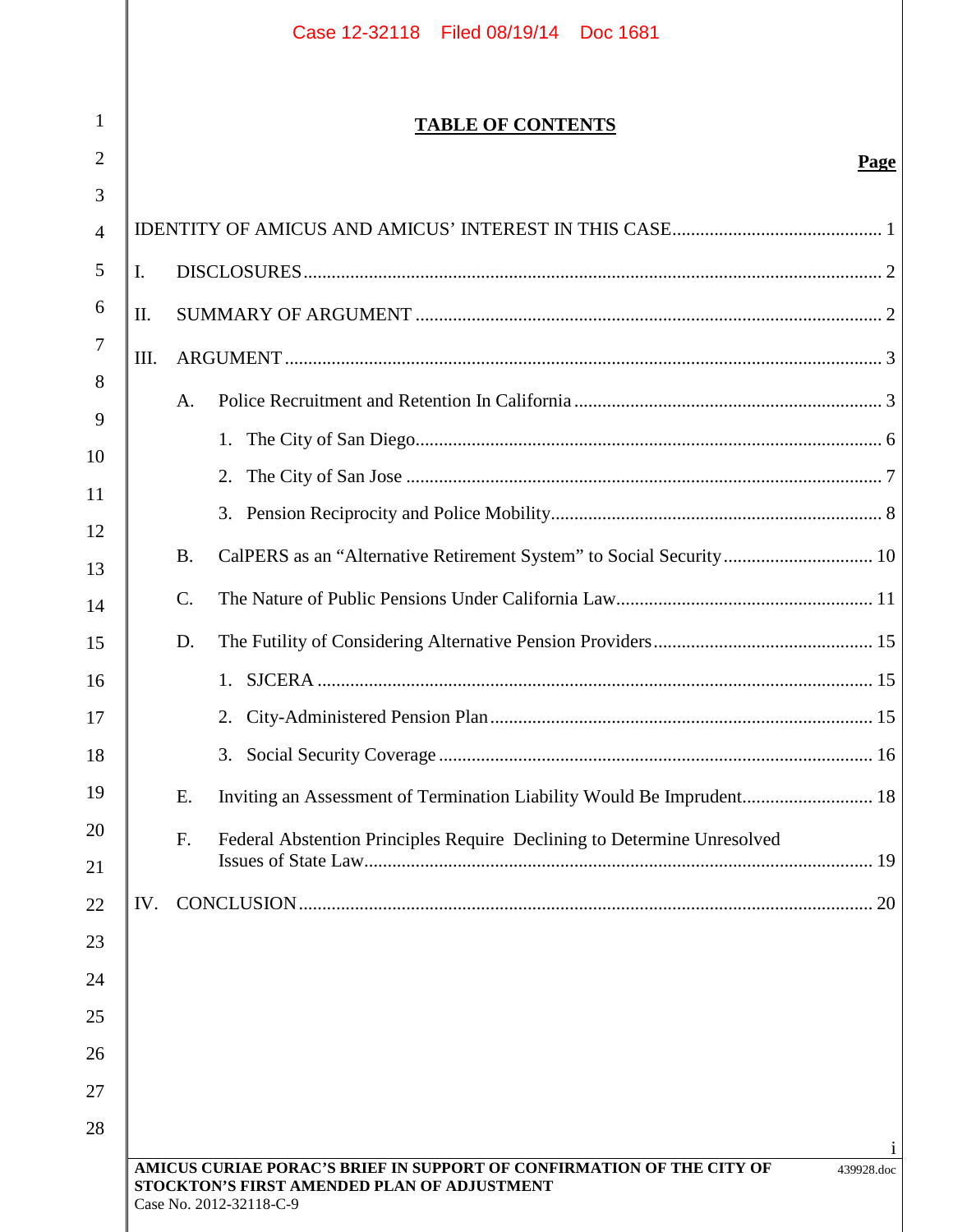| $\mathbf{1}$   | <b>TABLE OF AUTHORITIES</b>                                                          |  |  |
|----------------|--------------------------------------------------------------------------------------|--|--|
| $\overline{2}$ | <b>Page</b>                                                                          |  |  |
| 3              | <b>Cases</b>                                                                         |  |  |
| $\overline{4}$ |                                                                                      |  |  |
| 5              |                                                                                      |  |  |
| 6              |                                                                                      |  |  |
| 7<br>8         | City of Los Angeles v. Superior Court, Cal. Ct. App., Nov. 19, 2013, B246933,        |  |  |
| 9              |                                                                                      |  |  |
| 10             |                                                                                      |  |  |
| 11<br>12       | International Assn. of Firefighters v. City of San Diego (1983) 34 Cal.3d 292  11    |  |  |
| 13             | Khan v. Los Angeles City Employees' Retirement System (2010) 187 Cal.App.4th 98      |  |  |
| 14             |                                                                                      |  |  |
| 15             |                                                                                      |  |  |
| 16             |                                                                                      |  |  |
| 17             |                                                                                      |  |  |
| 18             |                                                                                      |  |  |
| 19             |                                                                                      |  |  |
| 20<br>21       | Retired Employees Association of Orange County v. County of Orange (2011)            |  |  |
| 22             | Sweesy v. Los Angeles County Peace Officers' Retirement Bd. (1941) 17 Cal.2d 356  11 |  |  |
| 23             |                                                                                      |  |  |
| 24<br>25       |                                                                                      |  |  |
| 26             |                                                                                      |  |  |
| 27             |                                                                                      |  |  |

ii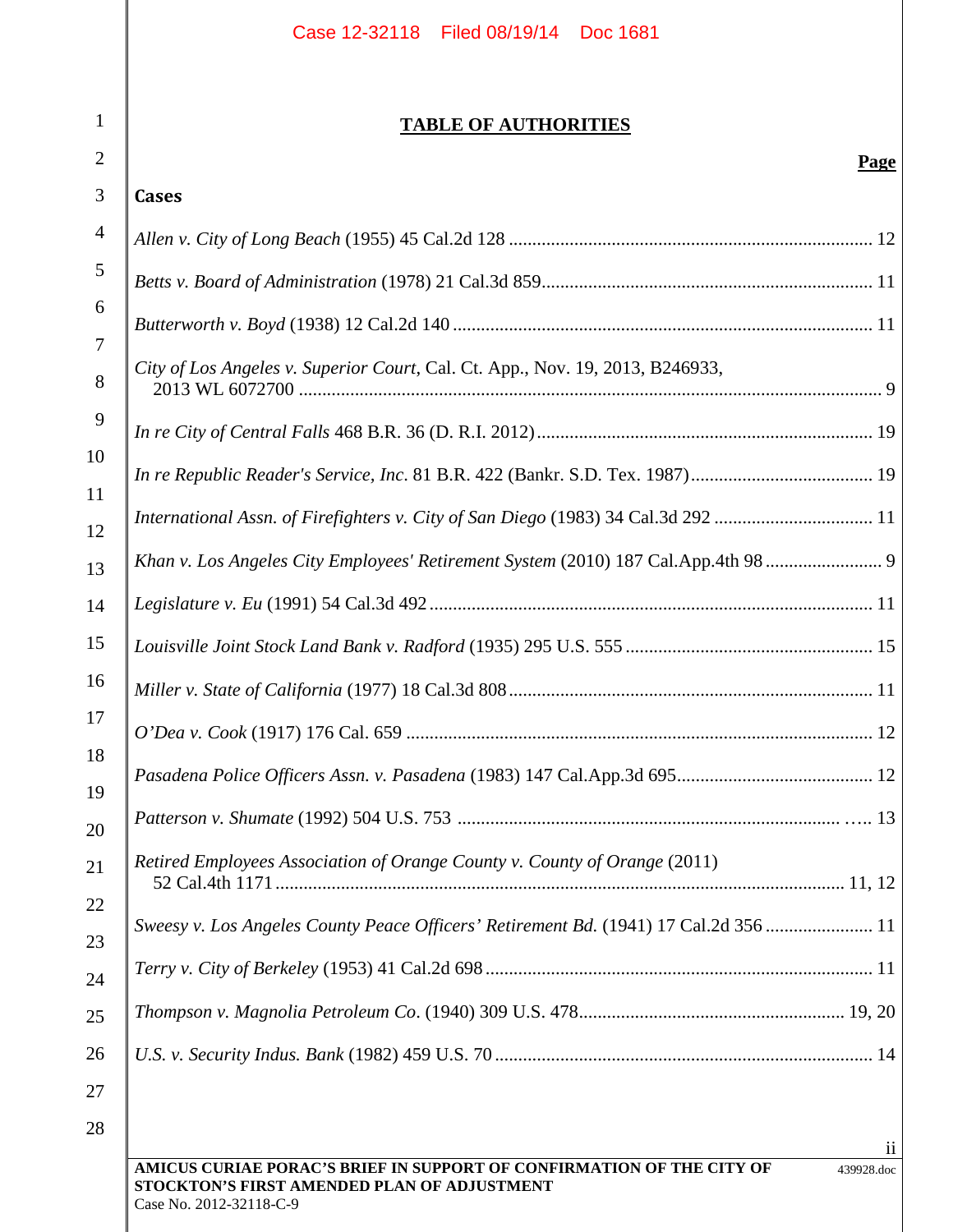| $\overline{2}$  |
|-----------------|
| 3               |
| $\overline{4}$  |
| 5               |
| 6               |
| $\overline{7}$  |
| 8               |
| 9               |
| 10              |
| 11              |
| 12              |
| 13              |
| $\overline{14}$ |
| 15              |
| 16              |
| 17              |
| 18              |
| 19              |
| 20              |
| $^{21}$         |
|                 |
|                 |
| 1               |
|                 |
|                 |
|                 |

 $\mathbf{1}$ 

## **Constitution and Statutes**

| $\overline{2}$ |     |
|----------------|-----|
| 3              |     |
| $\overline{4}$ |     |
| 5              |     |
| 6              |     |
| 7              |     |
| 8              |     |
| 9              |     |
| 10<br>11       |     |
| 12             |     |
| 13             |     |
| 14             |     |
| 15             |     |
| 16             |     |
| 17             |     |
| 18             |     |
| 19             |     |
| 20<br>21       |     |
| 22             |     |
| 23             |     |
| 24             |     |
| 25             |     |
| 26             |     |
| 27             |     |
| 28             | iii |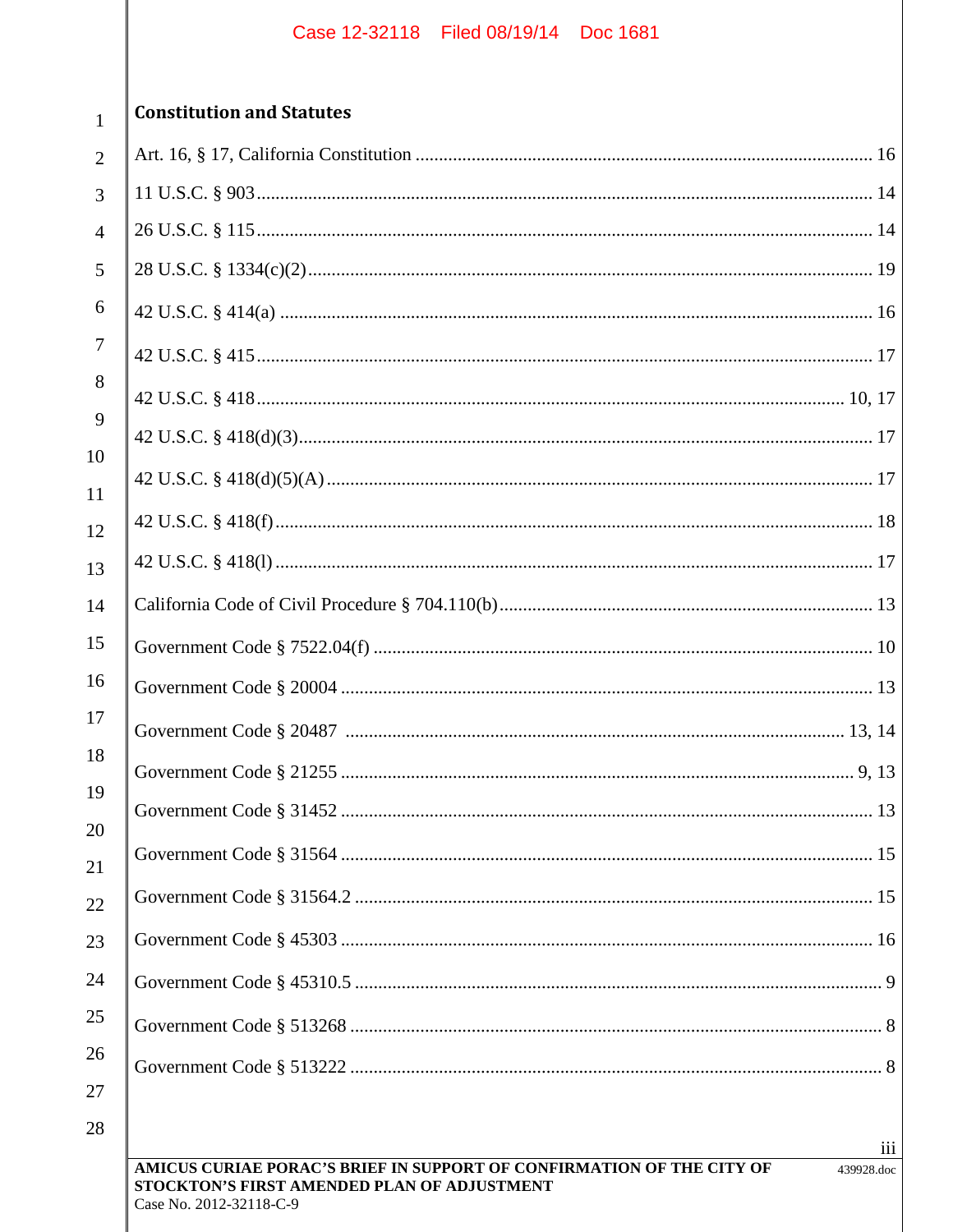| 1                        |
|--------------------------|
| $\overline{c}$           |
| 3                        |
| $\overline{\mathcal{L}}$ |
|                          |

# **Regulations and Admininstrative**

| Social Security Administration Program Operations Manual System, RS-00605.362 17 |
|----------------------------------------------------------------------------------|
|                                                                                  |
|                                                                                  |
|                                                                                  |
|                                                                                  |
|                                                                                  |
|                                                                                  |
|                                                                                  |
|                                                                                  |
|                                                                                  |
|                                                                                  |
|                                                                                  |
|                                                                                  |
|                                                                                  |
|                                                                                  |
|                                                                                  |
|                                                                                  |
|                                                                                  |
| 1V                                                                               |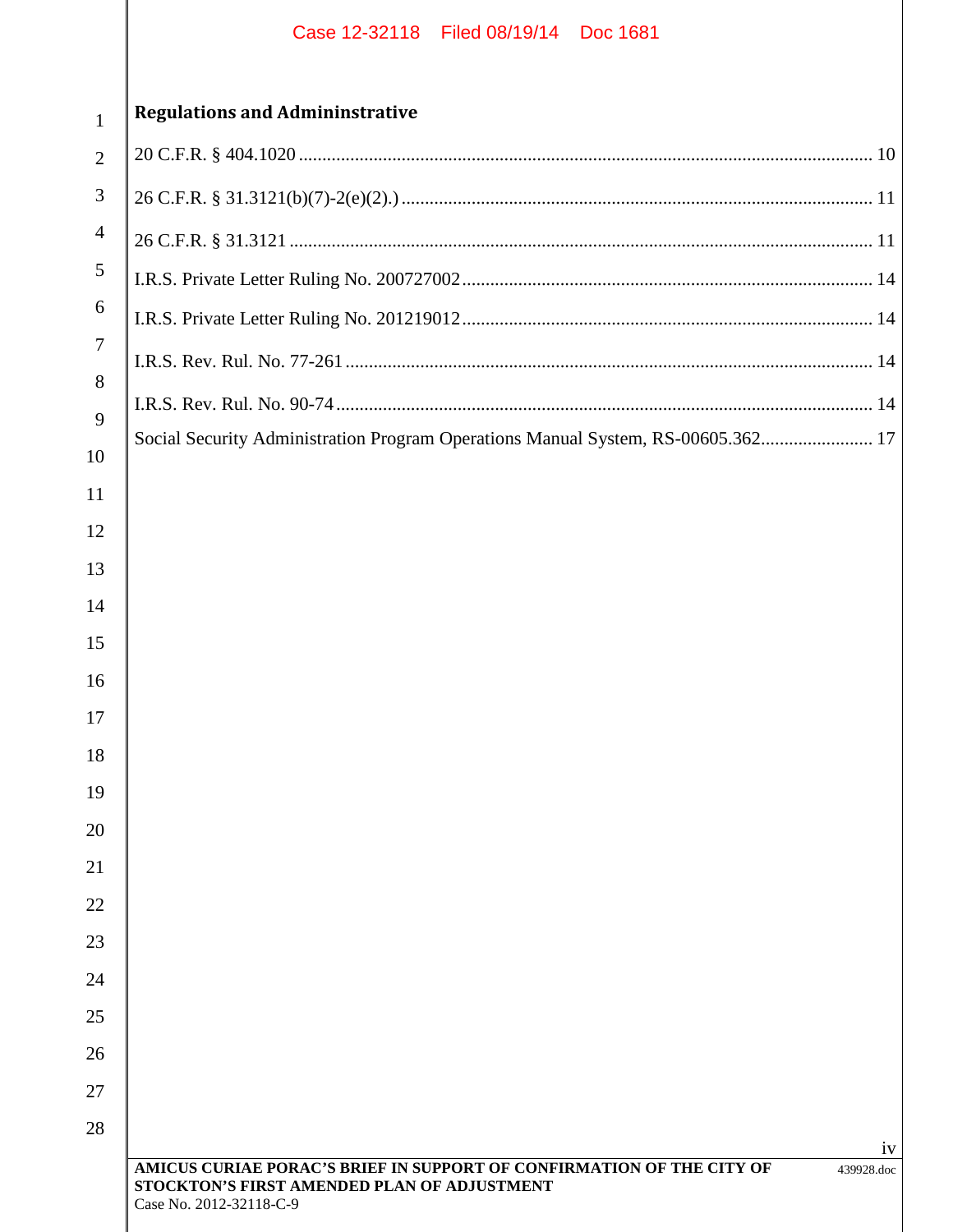1

2

3

4

5

6

7

8

9

14

15

16

## **IDENTITY OF AMICUS AND AMICUS' INTEREST IN THIS CASE**

The Peace Officers Research Association of California ("PORAC") was established in 1953 as a professional federation of local, state and federal law enforcement associations. It was formed by peace officers for the purpose of advancing the mutual interests of California peace officers through collective effort. PORAC consists of approximately 880 peace officer associations, and represents the interests of over 64,000 public safety officers employed by the state, its counties, cities and other subdivisions. PORAC is the largest law enforcement association in the state and the largest statewide peace officer association in the nation. Much of PORAC's peace officer membership participate in the CalPERS' public agency pension system.

From its inception, and continuing to the present, PORAC has been at the forefront of advancing the welfare of law enforcement personnel, whether economic, professional or social. PORAC advances these goals through a number of means, including research and collective bargaining support, legislative affairs and political action, litigation in federal and state courts, training and education. Through its legislative affairs efforts, PORAC has initiated or shaped important legislation affecting peace officer safety, training standards, disability and survivorship, and various other laws including laws related to retirement security.

17 18 19 20 22 23 PORAC has a strong institutional interest in the issues on which the Court has requested supplemental briefing. PORAC has been involved in shaping peace officer retirement security for decades, and its work to preserve and improve peace officer retirement security through Legislative affairs has been a central component of its mission. The issues implicated by the Court's request for supplemental briefs have the potential to impact the extent to which peace officer pensions provided under the PERL will be guaranteed to them having dedicated their productive lives to public service, or whether they may be discharged despite a statutory admonition to the contrary.

24 25 26

21

Through this amicus submission, PORAC describes the practical effects that a plan of adjustment providing for diminished pension benefits will have on the City of Stockton and its efforts to recruit and retain law enforcement personnel. As California's statewide association of law enforcement officer associations, PORAC is uniquely able to provide the Court with that perspective.

28

27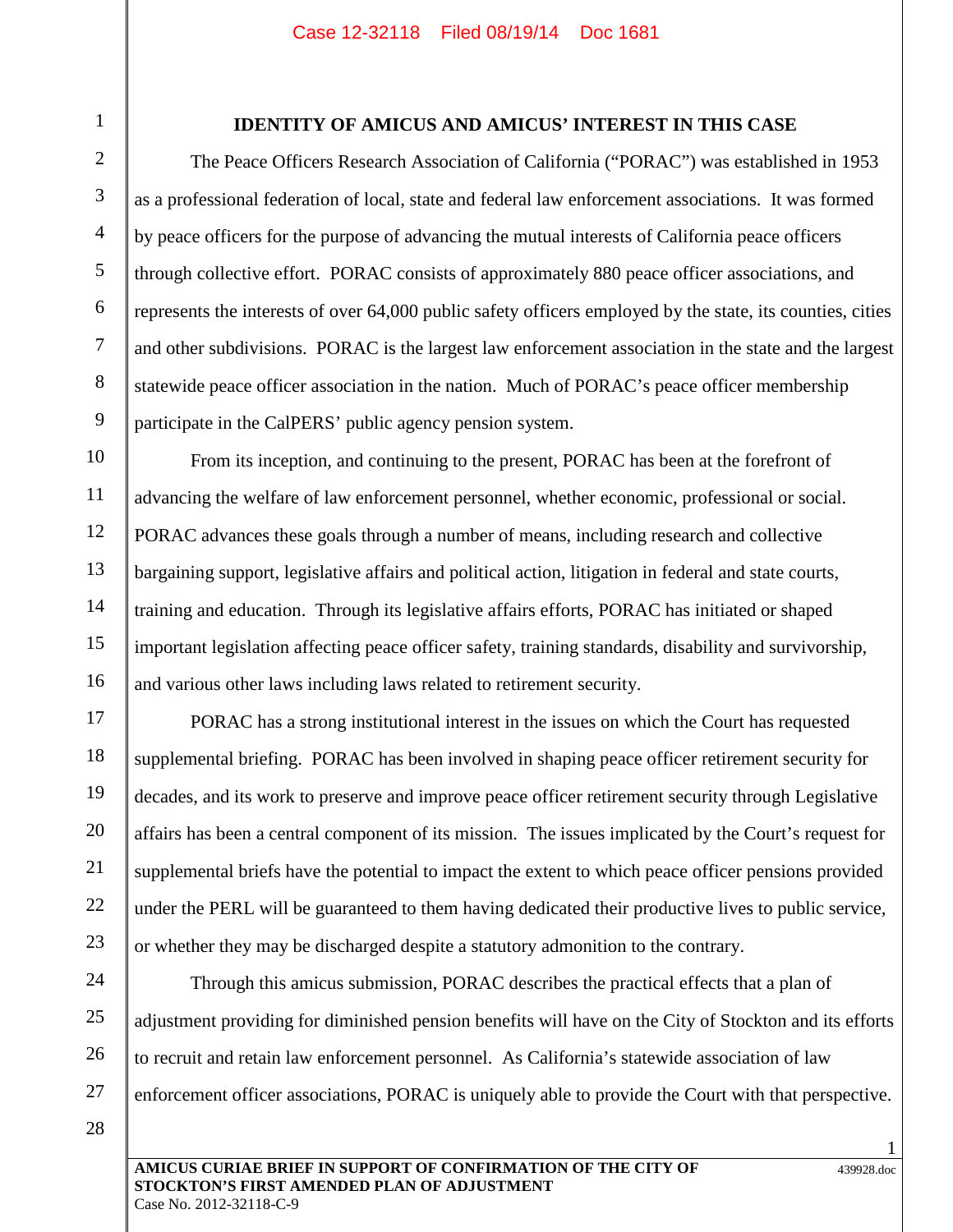## **I. DISCLOSURES**

The undersigned certifies that no party's counsel authored or reviewed this amicus submission, nor did a party or party's counsel contribute money to fund the preparation or submission of this brief. No person other than the amicus party and its undersigned attorney participated in preparing this brief.

PORAC is a membership association and thus has no parent corporation, and no corporations have any ownership interest in PORAC.

8

## **II. SUMMARY OF ARGUMENT**

*Amicus Curiae* Peace Officers Research Association of California ("PORAC") submits this brief in the hope of assisting the Court, and also to urge confirmation of the City of Stockton's proposed plan of adjustment ("Stockton" and "Plan," respectively). As noted in the preceding statement of interest, PORAC has been involved and instrumental in statewide matters concerning peace officer representation, recruitment, retention, training and, pertinently here, retirement security. Through this brief it hopes to share its perspective with the Court.

PORAC has great interest in the outcome of the broad issues raised in the Courts request for supplemental briefing, and PORAC concurs and supports the points and authorities set forth in CalPERS' briefs relating to the juridical and fiduciary status of the CalPERS retirement board, the mechanics of the Public Employee Relations Law ("PERL") as it relates to local agencies, and the necessary interplay between state statutory and constitutional law and, particularly, the limitations state law imposes on the Chapter 9 bankruptcy process with respect to pensions earned under the PERL. As detailed below, in the final analysis the Court should respect the State of California's political decision to except obligations arising from the PERL from adjustment under Chapter 9.

However the Court need not reach such broad political questions, founded exclusively on state law and within the confines of state sovereignty protected under the Tenth Amendment.

**AMICUS CURIAE BRIEF IN SUPPORT OF CONFIRMATION OF THE CITY OF STOCKTON'S FIRST AMENDED PLAN OF ADJUSTMENT** 439928.doc Case No. 2012-32118-C-9 2 27 28 Rather, PORAC urges the Court to consider the practicalities of this case which, as explained below, necessitate approving the Plan. It is the practicalities with which this submission is primarily concerned. PORAC is mindful of, and sympathetic to, the fact that voluminous supplemental briefing has been submitted, and therefore PORAC addresses only the following discrete points that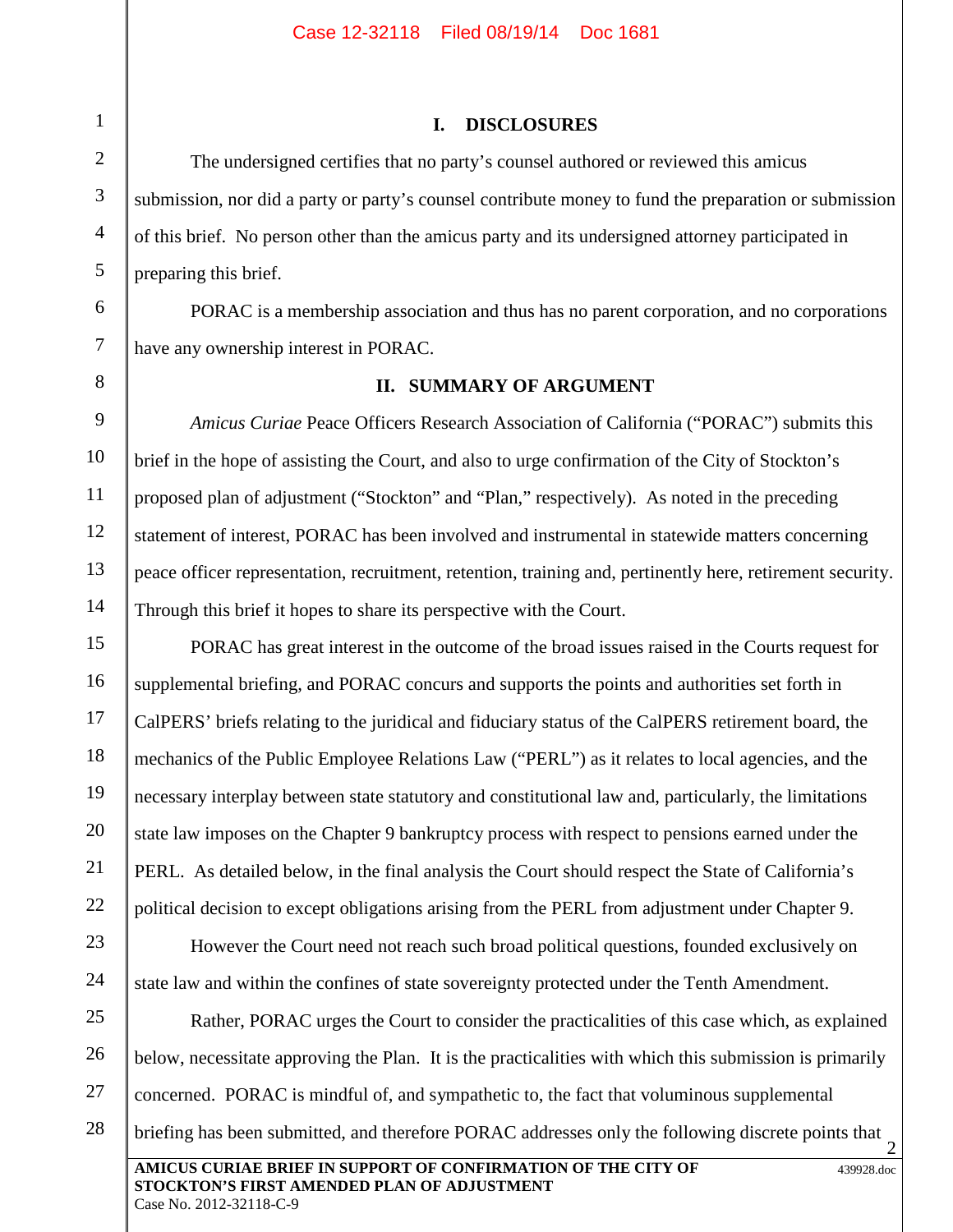| $\mathbf{1}$   | deserve consideration in the Court's final analysis:                                                   |  |  |
|----------------|--------------------------------------------------------------------------------------------------------|--|--|
| $\overline{2}$ | Police recruitment and retention in California, the experiences of other municipalities that           |  |  |
| 3              | have modified peace officer pensions, and the impact of California policy mandating pension            |  |  |
| $\overline{4}$ | reciprocity for law enforcement officers;                                                              |  |  |
| 5              | The status of CalPERS as an "Alternative Retirement System" under the Social Security Act,             |  |  |
| 6              | and the limits such federal law provides;                                                              |  |  |
| $\tau$         | The nature of the individual and irrevocable rights that public employees retain in their              |  |  |
| 8              | accrued pension benefits under state statutory and constitutional law;                                 |  |  |
| 9              | The futility of considering alternative pension-providers to CalPERS;                                  |  |  |
| 10             | The mechanics of termination liability that necessitate confirmation of the proposed plan of           |  |  |
| 11             | adjustment;                                                                                            |  |  |
| 12             | The application of principles of federal abstention.                                                   |  |  |
| 13             | Each of these points is addressed below.                                                               |  |  |
| 14             | <b>III. ARGUMENT</b>                                                                                   |  |  |
| 15             | A. Police Recruitment and Retention In California                                                      |  |  |
| 16             | There are good reasons, supported by statistics and present-day examples, to confirm a plan of         |  |  |
| 17             | adjustment that leaves in place current pension benefits. Any downward adjustments in police officer   |  |  |
| 18             | retirement benefits will result in officer attrition, and hinder officer recruitment. As other         |  |  |
| 19             | municipalities have experienced, with fewer cops on the street and fewer detectives resolving cases,   |  |  |
| 20             | crime will spike. Citizens may abandon Stockton, its property values will continue to plummet and      |  |  |
| 21             | its tax base further dwindle. Other California municipalities have made these mistakes, and their      |  |  |
| 22             | citizens continue to suffer hardships as a result. The City has exercised sound judgment by proposing  |  |  |
| 23             | a plan that does not reduce officer pensions.                                                          |  |  |
| 24             | Pension and retirement benefits are a key component of police recruitment and retention. A             |  |  |
| 25             | nationwide statistical study of police recruits, performed by the RAND Institute, found that of        |  |  |
| 26             | nineteen factors, pension and retirement benefits were the highest-ranked for recruiting and retention |  |  |
| 27             |                                                                                                        |  |  |
|                |                                                                                                        |  |  |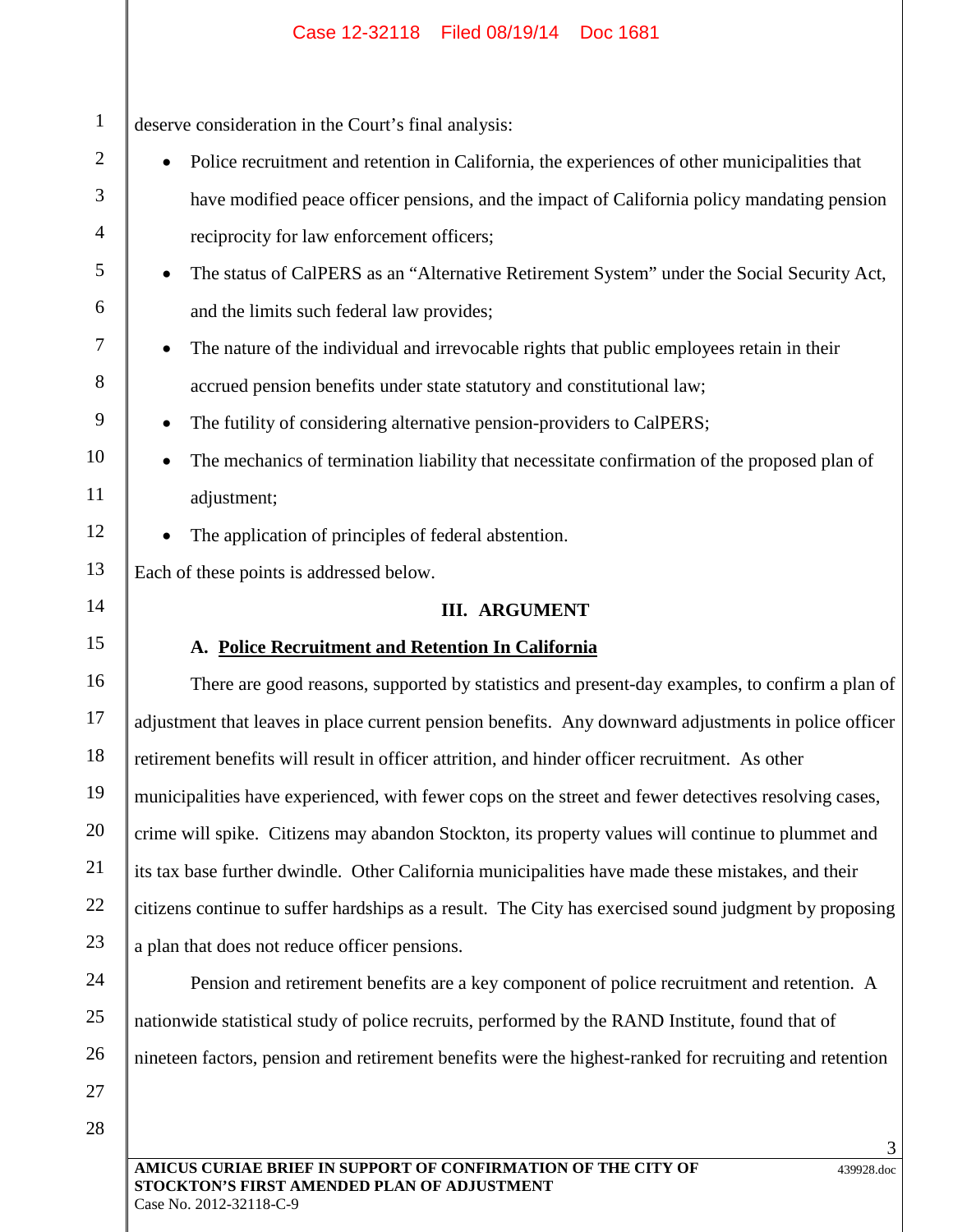|    | Case 12-32118 Filed 08/19/14<br>Doc 1681                                                                                                                                        |  |  |  |
|----|---------------------------------------------------------------------------------------------------------------------------------------------------------------------------------|--|--|--|
|    |                                                                                                                                                                                 |  |  |  |
| 1  | efficacy. <sup>1</sup> RAND's findings are summarized by the following chart:                                                                                                   |  |  |  |
| 2  | Figure 4.4                                                                                                                                                                      |  |  |  |
| 3  | Recruits' Perceptions of the Effectiveness of Recruiting Strategies                                                                                                             |  |  |  |
| 4  | <b>Method for Improving Recruiting</b><br><b>Importance of the Method</b><br>Better pension or retirement benefits                                                              |  |  |  |
| 5  | <b>Higher starting salary</b><br>Financial assistance for uniforms and                                                                                                          |  |  |  |
|    | other necessary supplies<br><b>Signing bonus</b>                                                                                                                                |  |  |  |
| 6  | More vacation time                                                                                                                                                              |  |  |  |
| 7  | <b>Tuition assistance</b>                                                                                                                                                       |  |  |  |
| 8  | Better health insurance coverage<br>Choice in job duties or assignments                                                                                                         |  |  |  |
|    | Flexible work schedule                                                                                                                                                          |  |  |  |
| 9  | Free training and exercise to help<br>meet physical standards                                                                                                                   |  |  |  |
| 10 | Opportunities for professional<br>development                                                                                                                                   |  |  |  |
| 11 | Financial assistance for job commute<br>Financial assistance to purchase home                                                                                                   |  |  |  |
|    | Opportunities for extended                                                                                                                                                      |  |  |  |
| 12 | leave without pay<br>Financial assistance for gym membership                                                                                                                    |  |  |  |
| 13 | Child care during regular employment                                                                                                                                            |  |  |  |
| 14 | Child care during academy                                                                                                                                                       |  |  |  |
|    | <b>Relocation assistance</b><br>Better or more info about what                                                                                                                  |  |  |  |
| 15 | the job actually entails<br>Better or more info-about the<br>community agency located in                                                                                        |  |  |  |
| 16 | Ineffective<br><b>Effective</b><br>Very<br>effective                                                                                                                            |  |  |  |
| 17 | SOURCE: 2008-2009 RAND Law Enforcement Recruit Survey.<br>: The tick marks indicate the average response, and the lines represent the<br>range for 80 percent of the responses. |  |  |  |
| 18 | <b>KAND MORRALE 4</b>                                                                                                                                                           |  |  |  |
| 19 | RAND also noted that demand for officer recruits will increase. The hiring cycle of peace                                                                                       |  |  |  |
| 20 | officers generally tracks the twenty-year vesting schedule applicable to most safety pension systems                                                                            |  |  |  |
| 21 | ( <i>Id.</i> ) As noted by RAND, over 100,000 police were hired in the mid 1990's as a result of the                                                                            |  |  |  |
| 22 | federally-funded COPS programs, which "suggests that police departments may expect this cohort to                                                                               |  |  |  |
| 23 | retire between 2014 and 2019." ( <i>Id.</i> , at p. 4) Rand predicts that "[u]nless communities are willing to                                                                  |  |  |  |
| 24 | tolerate shrinking departments, intense police recruiting will have to begin anew." (Id.). RAND's                                                                               |  |  |  |
| 25 | prediction is proving correct, and as indicated below, today's police recruits face a 'buyer's market,'                                                                         |  |  |  |
| 26 | with great demand for their service.                                                                                                                                            |  |  |  |
| 27 |                                                                                                                                                                                 |  |  |  |
| 28 | <sup>1</sup> RAND Center on Quality Policing, "Today's Police and Sheriffs Recruits", p. 58, figure 4.4 (2010) (available at:                                                   |  |  |  |

**AMICUS CURIAE BRIEF IN SUPPORT OF CONFIRMATION OF THE CITY OF STOCKTON'S FIRST AMENDED PLAN OF ADJUSTMENT** Case No. 2012-32118-C-9

http://www.rand.org/pubs/monographs/MG992.html (last visited August 17, 2014)).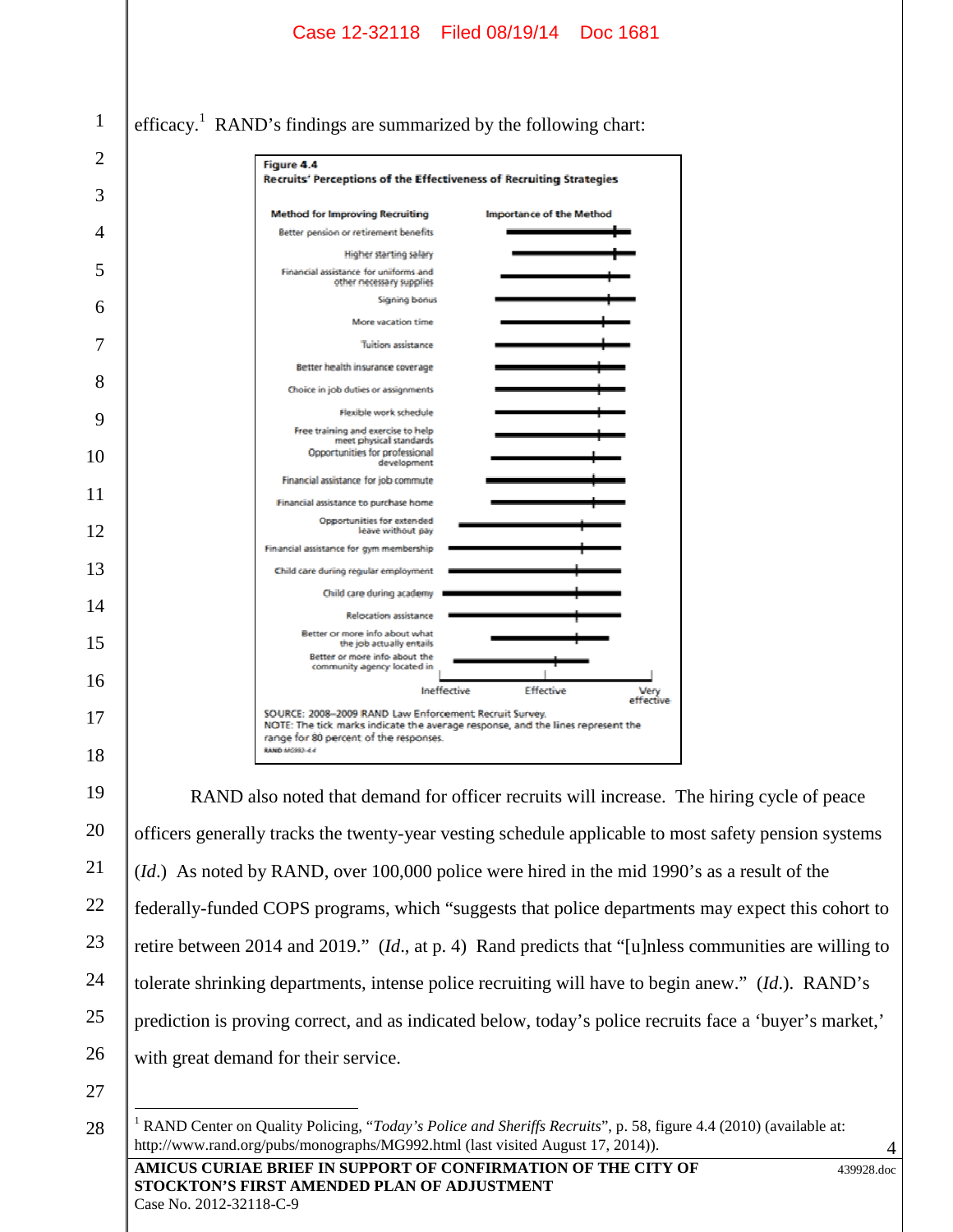1 2 3 4 5 6 7 8 9 10 11 12 13 Officer recruiting is already highly competitive. A 2012 U.S. D.O.J. Bureau of Justice Statistics ("BJS") report, "*Hiring and Retention of State and Local Law Enforcement Officers*," found that most state and local law enforcement agencies utilized "specific strategies and policies designed to help them meet the challenges of recruiting, hiring, and retaining qualified sworn personnel.<sup>32</sup> Noting that competition for law enforcement personnel is high, the BJS found that nine out of ten state and local law enforcement agencies actively recruit in order to meet their needs. (*Id*.) Of local police agencies of similar size to the Stockton police force, the report found that 69% of such agencies have a dedicated recruiting budget and 53% employ a full-time recruitment manager. (*Id*. at p. 12). In addition, state and local agencies have adopted select methods for increasing recruitment and retention and, importantly here, 35% of law enforcement agencies have enhanced their retirement benefits as a means of increasing officer recruiting and retention. (*Id*. at p. 17). The BJS specifically found that full-service pension benefits were a key component of competitiveness in recruiting among agencies, as indicated in the following chart:

| Size of agency       | All<br>agencies | Local<br>police | Sheriff's<br>office | <b>Primary</b><br>state |
|----------------------|-----------------|-----------------|---------------------|-------------------------|
| All sizes            | 91%             | 90%             | 92%                 | 98%                     |
| 500 or more officers | 98%             | 100%            | 94%                 | 97%                     |
| 100-499              | 97              | 97              | 96                  | 100                     |
| $25 - 99$            | 96              | 97              | 94                  |                         |
| $10 - 24$            | 96              | 96              | 94                  |                         |
| Fewer than 10        | 85              | 85              | 88                  | $\tilde{}$              |

14

15

16

17

18

19

20

21

22 23 24 25 26 27 28 The state of California presents a particularly demanding market for effective police officer retention and recruitment, exemplified by police officer salary and compensation statistics. As found by the U.S. D.O.L. Bureau of Labor Statistics, California ranks as the number two state in police officer compensation levels.<sup>3</sup> The particularly high demand for qualified police recruits in California <sup>2</sup> Department of Justice, Bureau of Justice Statistics, "Hi*ring and Retention of State and Local Law Enforcement Officers*," p. 10 (available at: http://www.bjs.gov/content/pub/pdf/hrslleo08st.pdf (last visited August 17, 2014).) <sup>3</sup> See U.S. Bureau of Labor Statistics, Occupational Employment Statistics, Occupational Employment and Wages, May 2013, Police and Sheriff's Patrol Officers (available at: http://www.bls.gov/oes/current/oes333051.htm (last visited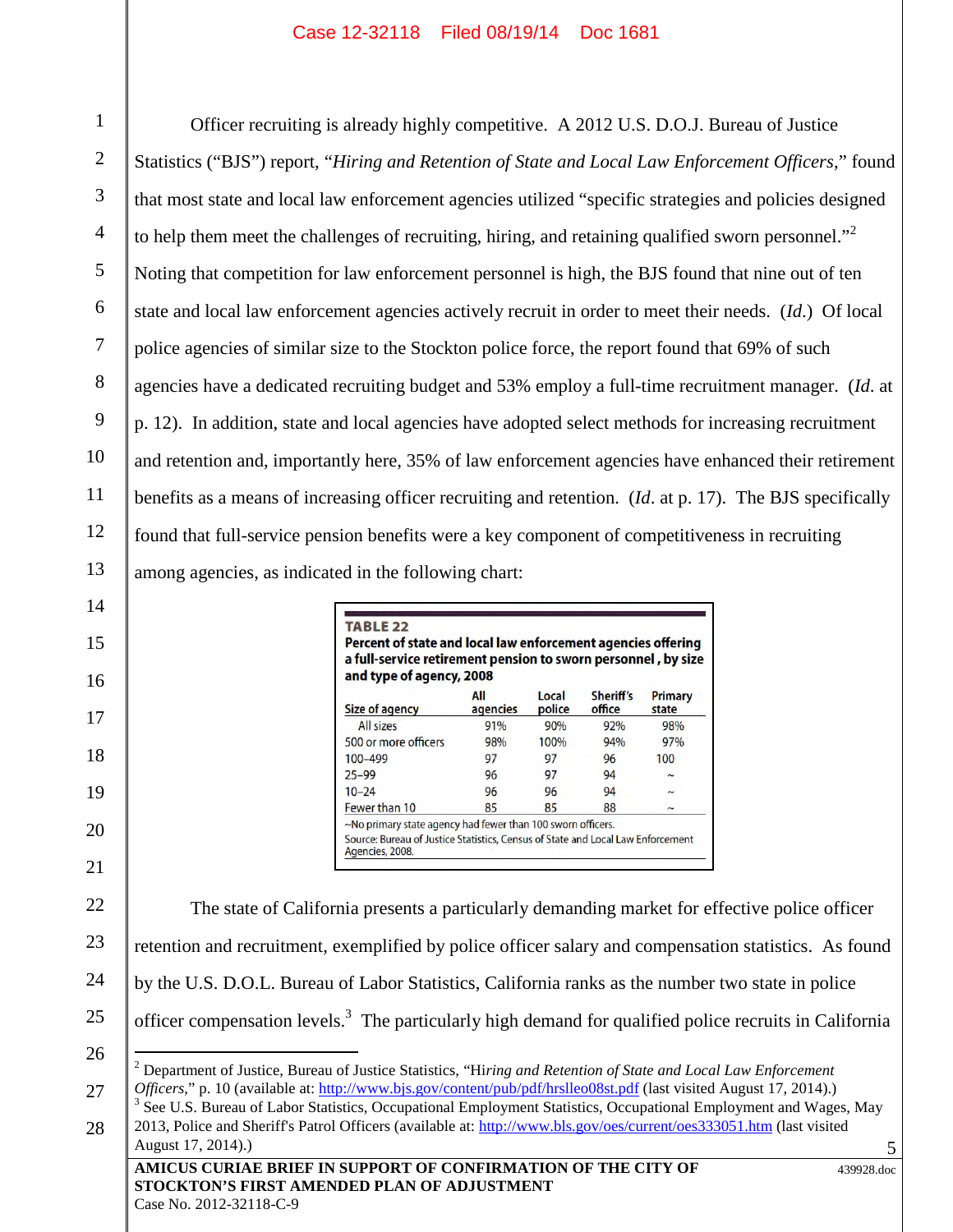1 2 3 4 5 6 7 8 9 10 11 is also exemplified by local compensation statistics. As noted by the BLS report, among all cities across the nation, the three highest metropolitan area police officer compensation levels are in areas with which the City of Stockton competes for recruits. (*Id*.) The study found (1) San Francisco-San Mateo-Redwood City, (2) the Oakland-Fremont-Hayward metropolitan areas, and (3) the San Jose-Sunnyvale-Santa Clara region were the top three compensation areas, respectively, and the North SF Bay counties, and Redding area were the sixth and seventh highest-compensated metropolitan divisions across the nation. (*Id*.) Officer demand, reflected in compensation levels, is not limited to metropolitan areas. Of non-metropolitan areas, across the nation the highest median compensation level for peace officers is the Mother Lode Region of California, and the Northern Mountains Regions of California is the second highest, while the North Coast and the Eastern Sierra Regions of California are the fourth and fifth highest, respectively. (*Id*.)

Consistent demand for qualified law enforcement officers across California and the resulting high compensation expectations is a practical reality with which the City of Stockton must contend. Should Stockton's citizens wish to continue to recruit and retain qualified law enforcement personnel, the City will have to provide commensurately attractive compensation packages, and ensure pension levels remain competitive. This is not mere speculation, as the recent experiences of two California municipalities provide cautionary tales.

18 19

20

21

22

23

24

25

12

13

14

15

16

17

## *1. The City of San Diego*

When San Diego increased officer pension contributions in 2005, the city experienced an exodus of police officers. As noted at that time: "Big-city officers willing to make a lateral move are coveted by other police agencies. They are experienced, seasoned and ready to don a new uniform and go to work within weeks. Their training, which can cost as much as \$100,000 for each officer, already has been provided."<sup>4</sup> Indeed, within two months of these adjustments, seventy officers had left, and more were heading out the door. (*Id*.). Then, in 2012, San Diego adopted Proposition B, which capped officer pensions and imposed a second, lesser tier on new hires. Another round of

26

27 28

**AMICUS CURIAE BRIEF IN SUPPORT OF CONFIRMATION OF THE CITY OF STOCKTON'S FIRST AMENDED PLAN OF ADJUSTMENT** <sup>4</sup> U-T San Diego, July 10, 2005, "*S.D. Police Officers are Jumping Ship"* (available at http://www.utsandiego.com/uniontrib/20050710/news\_1m10exodus.html (last visited August 17, 2014)).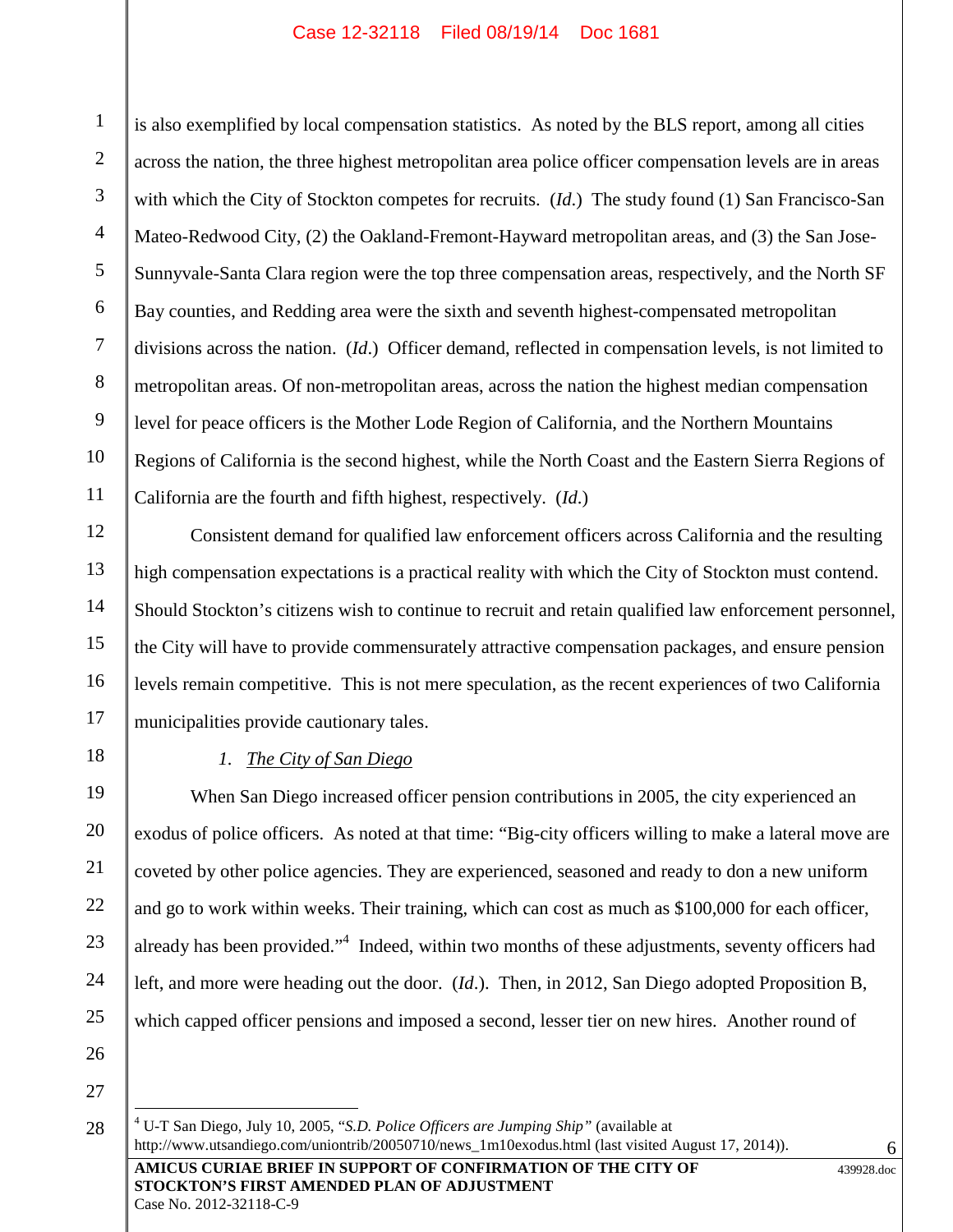1 2 3 4 5 6 7 8 9 10 11 12 police departures ensued.<sup>5</sup> Police retention rates after the passage of Proposition B were described as  $\vert$ "grim" and the City's crime rate escalated.<sup>6</sup> The effectiveness of the force was compromised and by 2014, half of San Diego's working patrol officers had six or fewer years of experience and on some commands, 70 percent of officers had six or fewer years.<sup>7</sup> San Diego's crime rate increased by 12.6% in the year following adoption of Proposition B. (*Id*.) At the time, the City's political leaders announced that the issue would resolve itself, as they believed other agencies would adopt pension modifications or eliminate pensions altogether, as did San Diego for non-sworn personnel. However, the passage of PEPRA prevented this, as PEPRA mandates agencies provide defined benefit pension levels while capping the amount employees must contribute toward their pensions. Because San Diego officers enjoy reciprocity with CalPERS and other city and county plans, there was little that the city could do to staunch police attrition, and its force remains understaffed today as even newly recruited officers continue to leave for higher paying agencies.<sup>8</sup>

13

2. *The City of San Jose*

14 15 16 17 The City of San Jose provides another illustration. In 2012 the City proposed and the electorate passed Measure B, which provided for either a reduced pension or an increased employee contribution, reduced officer entitlement to disability pensions, and provided a lesser pension tier for new officers. After its passage, San Jose faced an immediate and disastrous inability to attract police

20

<sup>7</sup> Voice of San Diego, April 29, 2014, "*What the Latest City Budget Means for Cops*" (available at:

<sup>18</sup> 19

<sup>5</sup> April 29, 2014, Voice of San Diego, "*What the Latest City Budget Means for Cops*" ("Fifteen officers told the Police Department they were leaving San Diego for other (likely more lucrative) law-enforcement jobs elsewhere and another 34 bailed for miscellaneous reasons they didn't share. Zimmerman told Voice of San Diego she suspects many took other police jobs.") (Available at: http://voiceofsandiego.org/2014/04/29/what-the-latest-city-budget-means-for-cops (last visited August 17, 2014)); see also Fox San Diego, "*City is beginning to lose firefighters, chief says*" (available at:

<sup>21</sup> 22 http://fox5sandiego.com/2013/06/26/chief-sdfd-retention-problems-beginning/#ixzz3AfgEXnnC (last visited on August 17, 2014).)

<sup>23</sup> 24 <sup>6</sup> U-T San Diego, "*SD Police Say more cops needed as crime rises*" July 28, 2012 ("City crime rates jumped in the first five months of this year and public safety personnel retention rates are grim, according to San Diego police officials") available at: http://www.utsandiego.com/news/2012/Jul/18/sd-police-say-more-cops-needed-crime-rise/ (last visited on August 17, 2014).)

<sup>25</sup> 26 27 http://voiceofsandiego.org/2014/04/29/what-the-latest-city-budget-means-for-cops/ (last visited on August 17, 2014).) <sup>8</sup> ABC News San Diego, "*Shorthanded and Shortchanged in Pay, Will SDPD Officers Stay the Course?*" April 21, 2014 " ("But half the force – which has been maintained well below its "budgeted" number of positions -- could join a surge of retirees over the next four years. And hiring isn't keeping pace with departures, as many younger officers leave for betterpaying agencies. 'The other agencies can now cherry-pick from our department and not have to pay the investment of

<sup>7</sup> 28 having to send someone to the Police Academy -- getting them trained up,"' said Brian Marvel, president of the 1,800member San Diego Police Officers Association.")(available at: http://www.nbcsandiego.com/news/local/Shorthandedand-Shortchanged-in-Pay-Will-SDPD-Officers-Stay-the-Course-256102951.html (last visited August 17, 2014).)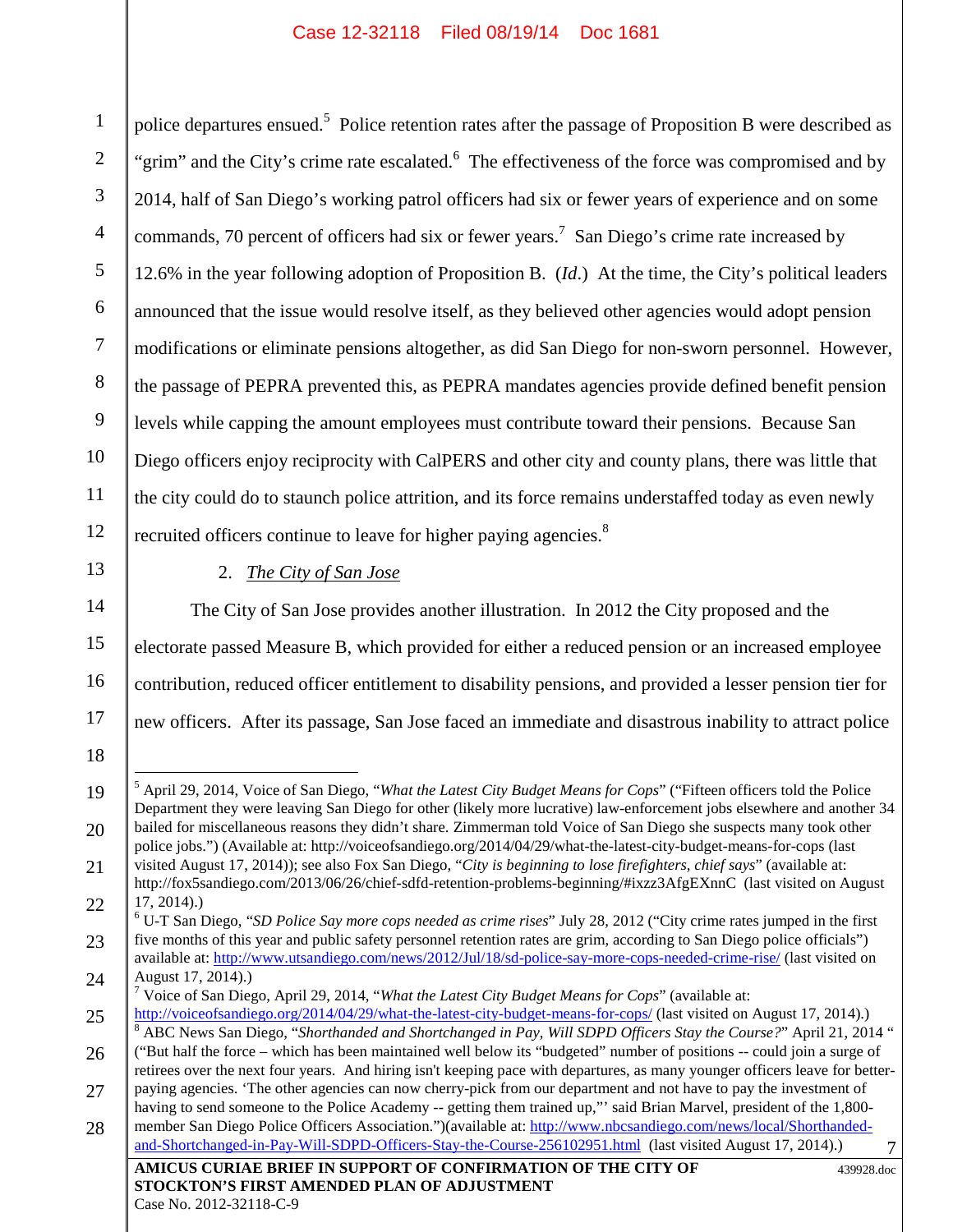1 2 3 4 5 6 7 recruits, while attrition increased.<sup>9</sup> Indeed, following passage of Measure B, of 60 members of San Jose's police academy, only 29 accepted positions with the City, and the City has been unable to meet its needed staffing levels. (*Id*.) This inability has been directly linked to the diminished pension benefits.<sup>10</sup> As a result, crime has spiked in San Jose, and for the first the city time has exceeded California's median metropolitan crime rate.<sup>11</sup> As noted by the City Auditor, by the end of 2013, the crime rate had spiked by 27 percent and the "dwindling police force has likely contributed to the recent sharp drop in arrests."<sup>12</sup>

8 9

## *3. Pension Reciprocity and Police Mobility*

10 11 12 13 14 15 16 Because of the State's mandated policy of pension reciprocity for law enforcement personnel, Stockton police officers have substantial mobility and, if pensions were adjusted, could preserve their pension levels by transferring to other cities or agencies. Reciprocity arrangements are encouraged as a matter of policy, and the State of California requires reciprocity among state and local retirement systems for safety employees. (See Government Code section 513268 (while section 513222 makes reciprocity generally permissive, section 513268 provides a right of redeposit for fire and law enforcement personnel).) Thus, state, county and local retirement systems are obligated to permit reciprocity through redeposit because, as stated in subpart (h) of section 513268:

17 18 9 *Shrinking San Jose Police Department has few Recruits*, April 2, 2014, CBS News (available at http://sanfrancisco.cbslocal.com/2014/04/02/mayor-reed-calls-san-jose-police-academys-low-enrollment-unacceptable (last visited on August 17, 2014).)

<sup>19</sup> 20 <sup>10</sup> *Id.* ("Police Union President Jim Unland said San Jose is having a hard time attracting new officers because the city is less competitive with other police departments as a result of the passage of pension reform."); San Jose Mercury News, April 2, 2014, "*San Jose: Light incoming academy class underlines recruiting concerns for shrinking SJPD*" ("Adding to

<sup>21</sup> the drumbeat of dwindling officer numbers at the San Jose Police Department was the news Wednesday that the next police academy will be among the smallest in decades, underlining concerns about the agency's ability to attract new cops

<sup>22</sup> amid a heated political battle over pay and pension reform.") (available at: http://www.mercurynews.com/crimecourts/ci\_25479281/san-jose-light-incoming-academy-class-underlines-recruiting (last visited on August 17, 2014);

<sup>23</sup> March 20, 2014, San Jose Mercury News San Jose "*Police will lose another 100 officers by 2016, according to projections*" ("The city's plans to add officers could be moot if pay, pension and disability benefits continue to be outpaced by surrounding Bay Area agencies, which have made SJPD less competitive for high-quality recruits.")

<sup>24</sup> (available at: http://www.mercurynews.com/crime-courts/ci\_25387775/san-jose-police-will-lose-another-100-officers (last visited on August 17, 2014).)

<sup>25</sup> 26 <sup>11</sup> San Jose Mercury News, "*San Jose crime rate surpasses U.S. average, arrests plummet*," Dec. 16, 2013 (available at http://www.mercurynews.com/pensions/ci\_24737175/san-jose-crime-rate-surpasses-u-s-average-arrests-plummet (last visited August 17, 2014).)

<sup>27</sup> <sup>12</sup> City of San Jose 12012-2013 Service Efforts and Accomplishments Report, Office of the City Auditor, December 12, 2013 p. 85 (available at http://www.sanjoseca.gov/DocumentCenter/View/24941 (last visited on August 17, 2014).); San

<sup>28</sup> Jose Mercury News, Dec. 16, 2013, "*San Jose crime rate surpasses U.S. average, arrests plummet*" (available at: http://www.mercurynews.com/pensions/ci\_24737175/san-jose-crime-rate-surpasses-u-s-average-arrests-plummet (last

visited on August 17, 2014).)

**AMICUS CURIAE BRIEF IN SUPPORT OF CONFIRMATION OF THE CITY OF STOCKTON'S FIRST AMENDED PLAN OF ADJUSTMENT**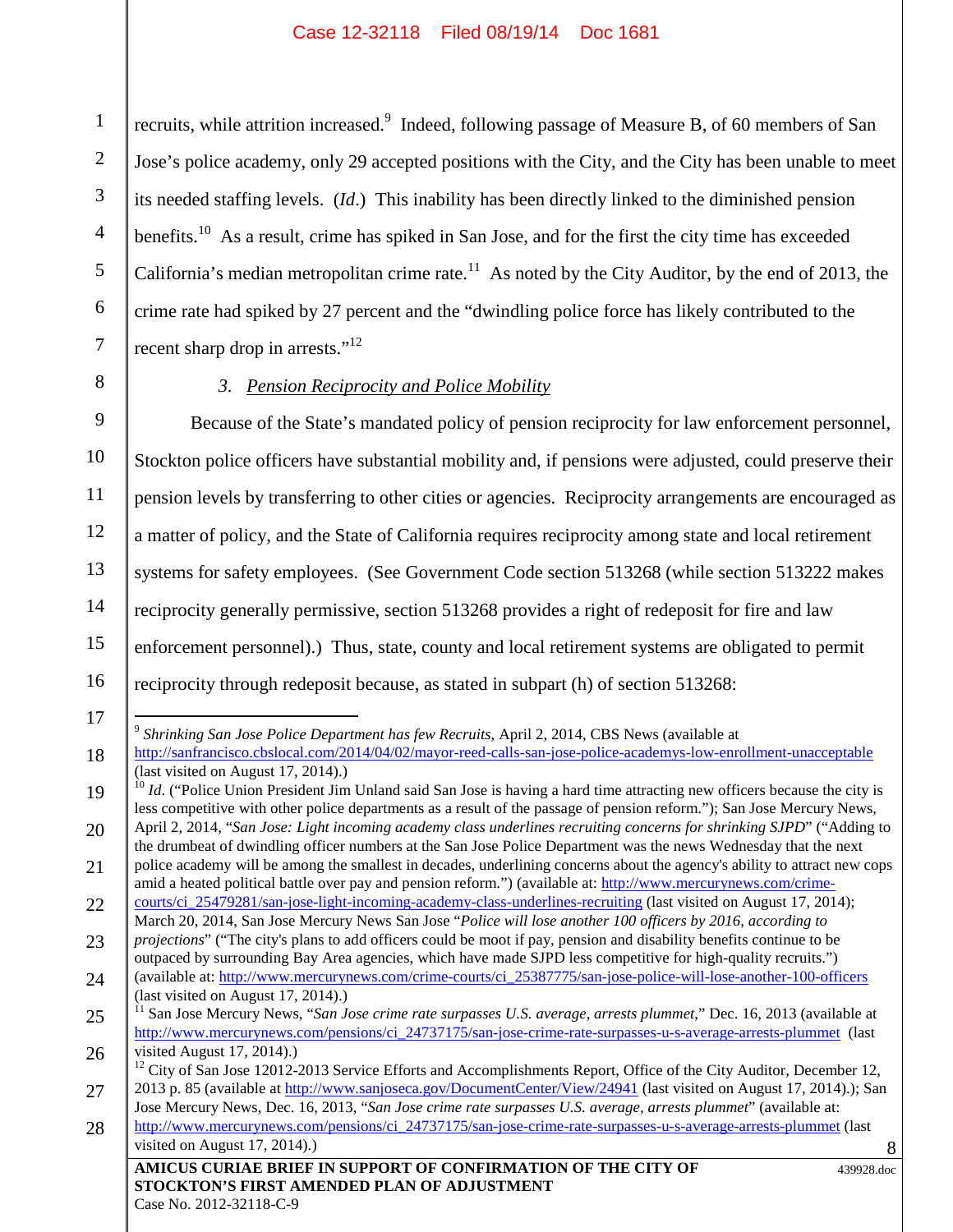It is the intent of the Legislature in enacting this section to recognize *a statewide public obligation* to all those whose duties as local public safety officers expose them to more than ordinary risks through their contribution to ensuring public safety *and to ensure* that those who do serve or have served as local public safety officers *shall have the ability to receive pension benefits for past public service in other jurisdictions within the state*.

Both the PERL, CERL and local agency retirement systems are therefore mandated to provide for reciprocity, as noted below, these rights are beyond attachment, execution or "any process whatsoever." (See Government Code Section 21255.)

Further, Government Code section 45310.5 establishes a web of reciprocity among almost all California agencies, cities, districts and counties. (Gov. Code section 45310.5 ("When a city has established a reciprocal retirement system under this section and has received approval thereof from the Public Employees' Retirement System, then such system shall be automatically reciprocal with all other state, local and public agencies who are members, or contracting members of the Public Employees' Retirement System or any retirement system established under the County Employees Retirement Law of  $1937."$ <sup>13</sup>

This means that Stockton police have incredible portability in their pension benefits, and can transfer their service credit to any 1937 Act employer, any other agency participating in CalPERS, and any independent city retirement system,<sup>14</sup> a right protected from "any process whatsoever."

(Government Code section 21255).

Finally, as a result of the passage of PEPRA, if the Court were to require some impairment of

21

22

1

2

3

4

5

6

7

8

9

10

11

12

13

14

15

16

17

18

<sup>19</sup> 20

<sup>13</sup> In *Khan v. Los Angeles City Employees' Retirement System* (2010) 187 Cal.App.4th 98, 109-112, the court noted that "a pool of reciprocal agencies is established among ... those public agencies having a reciprocal agreement with PERS" and that "PERS, '[r]eciprocity is an agreement among public retirement systems to allow members to move from one public employer to another public employer within a specific time limit without losing some valuable retirement and related benefit rights.'" (*Id*. at p. 108; see also *City of Los Angeles v. Superior Court* (Cal. Ct. App., Nov. 19, 2013, B246933) 2013 WL 6072700).

<sup>23</sup> 24 <sup>14</sup> In addition to the 332 California agencies participating in CalPERS, Stockton employees enjoy reciprocity rights with all other 1937 Act plans and most independent City and district plans, including: Counties of Alameda, Sacramento,

<sup>25</sup> Contra Costa, San Bernardino, Fresno, San Diego, Imperial, San Joaquin, Kern, San Mateo, Los Angeles, Santa Barbara, Marin, Sonoma, Mendocino, Stanislaus, Merced, Tulare, Orange and Ventura; the University of California Retirement Plan; STRS; as well as the following agencies and districts: City of Concord, City of Costa Mesa, City of Fresno, City of

<sup>26</sup> Pasadena, City of Sacramento, City of San Diego, City & County of San Francisco, City of San Jose, Contra Costa Water District, County of San Luis Obispo, East Bay Municipal Utility District, East Bay Regional Park District, Los Angeles

<sup>27</sup> County Metropolitan Transportation Authority, City of Los Angeles. (see "When You Change Retirement Systems; a CalPERS Guide", pp. 3-4 (available at: http://www.calpers.ca.gov/eip-docs/about/pubs/member/change-retirement-

**AMICUS CURIAE BRIEF IN SUPPORT OF CONFIRMATION OF THE CITY OF** 28 system.pdf (last visited August 17, 2014)) ; see also Facts at a Glance June 2012 (available at: http://www.calpers.ca.gov/eip-docs/about/facts/general.pdf (last visited August 17, 2014).)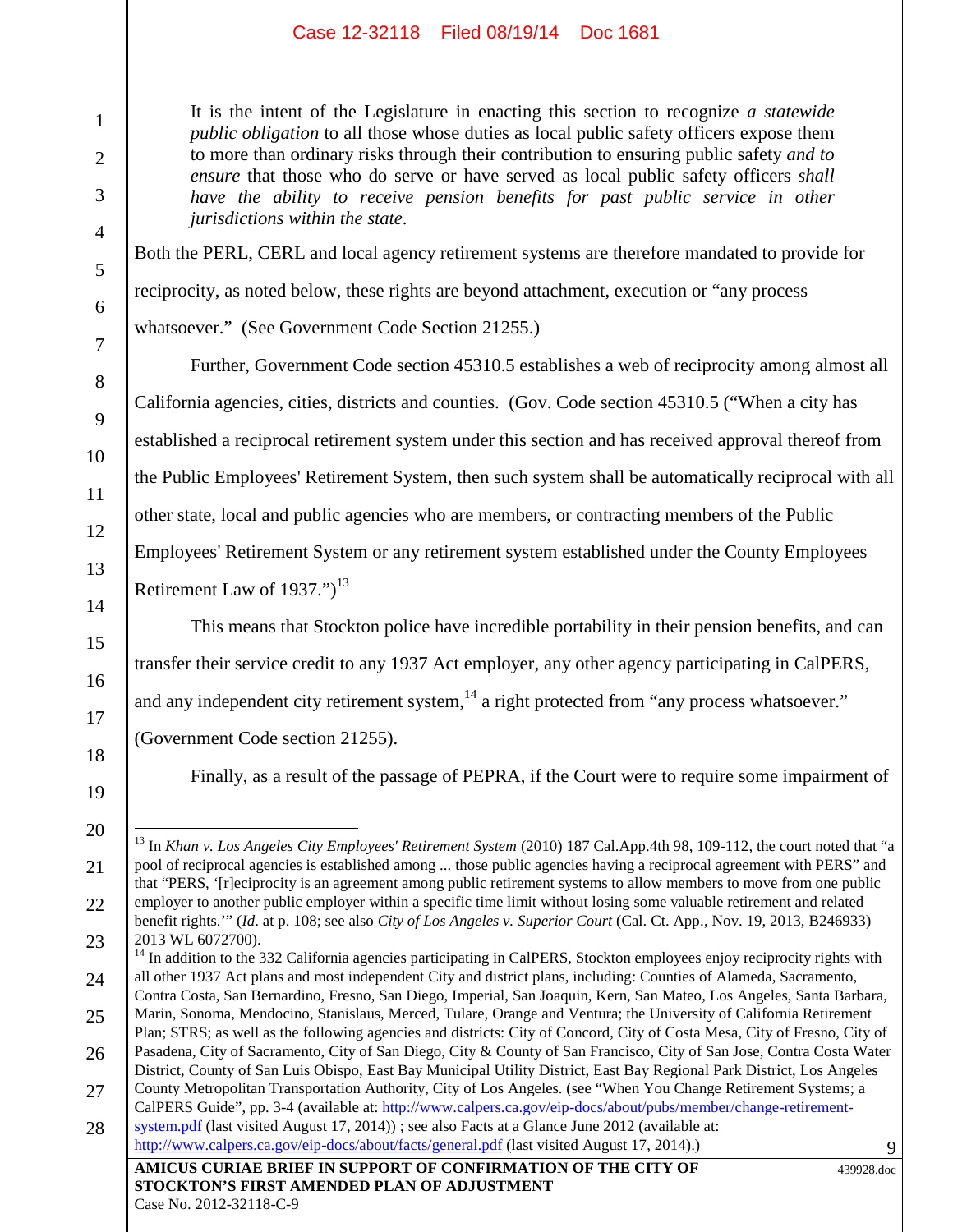1 2 3 4 5 6 7 8 9 10 11 officer pensions that resulted in a termination of CalPERS membership, Stockton police officers would have a mere six months to seek employment at another California public agency in order to be entitled to reciprocity in their "classic" level of CalPERS membership. This is because, as noted in Stockton POA's supplemental brief, the State of California's mandated second tier applicable to public employees hired after December 31, 2012, is not applicable to employees who have a break in pension reciprocity. Officers who may lose reciprocity as a result of a termination by CalPERS may no longer qualify as "classic" employees under PEPRA's grandfathering provisions. (See Gov. Code section 7522.04(f)). Of course, such a "break" in reciprocity is of questionable legality under California law with respect to peace officers, but even a whiff of uncertainty could trigger an immediate exodus of experienced officers from Stockton's force if they wished to preserve their pension benefits.

Law enforcement and police work is an essential function of a City. In light of the competitive environment among California agencies to attract and retain law enforcement officers, and the right of Stockton officers to seek employment at other agencies while maintaining their existing pension rights, the City's plan of adjustment soundly leaves in place current pension levels and ensures to current officers a level of benefits comparable to what they have worked toward and what they can obtain elsewhere.

18

12

13

14

15

16

17

19

20

21

22

23

24

### **B. CalPERS as an "Alternative Retirement System" to Social Security**

As the Court is aware, Stockton police officers are not enrolled in social security. The federal Omnibus Budget Reconciliation Act of 1990 ("OBRA 1990") provides that employees of states must be enrolled in the Social Security Administration's Old Age, Survivor and Disability Insurance program ("Social Security") unless they are enrolled in an "alternative retirement system" (or "ARS.")<sup>15</sup> An ARS must provide a level of benefits equivalent or greater to the benefits offered under Social Security. With respect to Stockton employees, CalPERS is an ARS. Because social

25

26

27

<sup>10</sup> <sup>15</sup> The regulation, 20 C.F.R. § 404.1020, excludes state employees from Social Security coverage unless they are covered under a § 218 agreement or, After July 1, 1991 the state employees are "not a member of a retirement system of such State, political subdivision, or instrumentality. Retirement system has the meaning given that term in section 218(b)(4) of the Act, except as provided in regulations prescribed by the Secretary of the Treasury" Section 218(b)(4) of the Social Security Act, at 42 U.S.C. § 418, defines retirement system as "a pension, annuity, retirement, or similar fund or system established by a State or by a political subdivision thereof."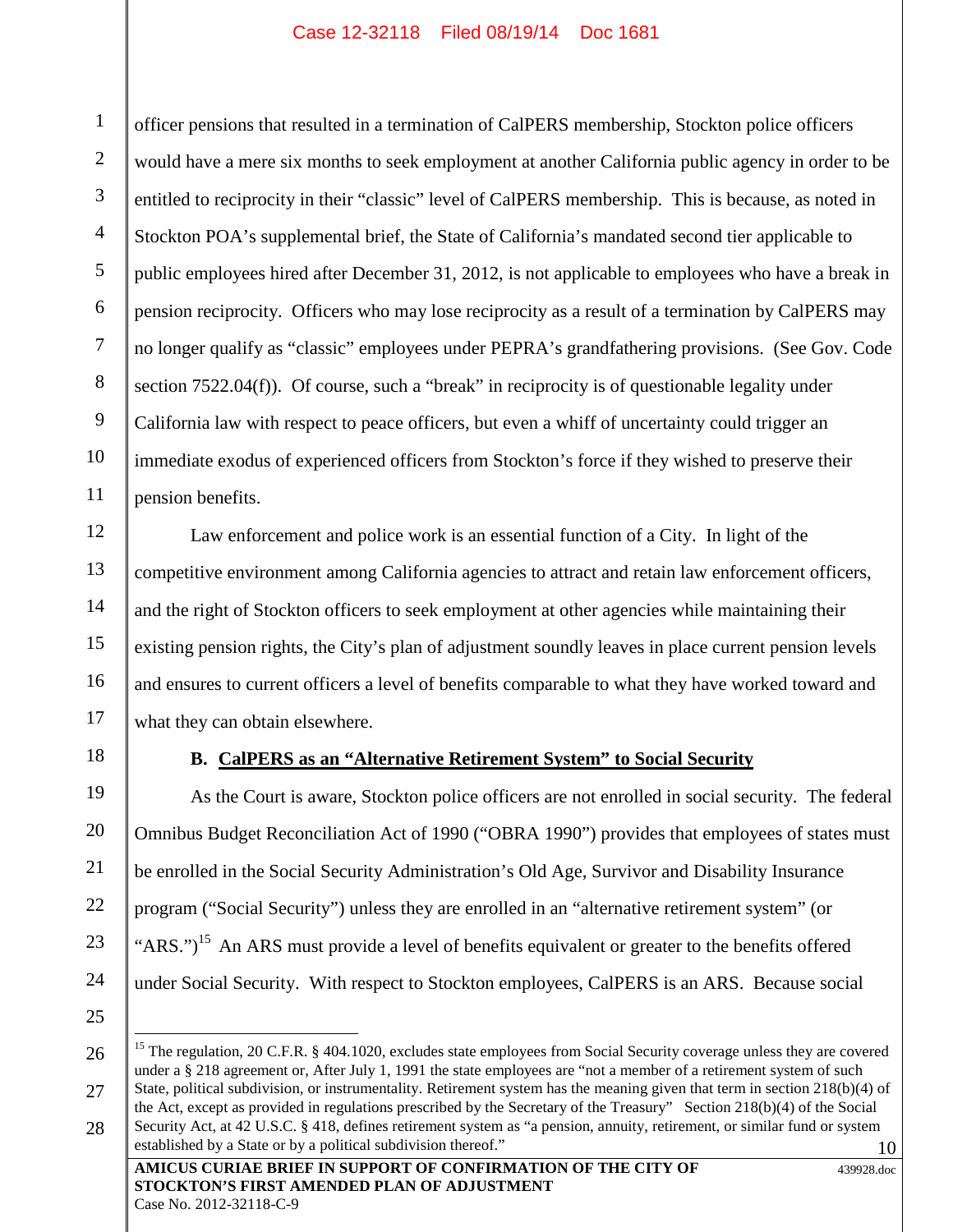security contributions are collected as FICA taxes from employees and employers, pursuant to Congressional authority, the Department of the Treasury has issued regulations defining the requisites of an ARS, which allows public employers to avoid FICA taxes. When a public employee has not been enrolled in Social Security and the public-employer has failed to provide a qualifying ARS, the employer and employee are liable for FICA taxes (which, of course, are not dischargeable or adjustable in bankruptcy).

Under OBRA 1990 and subsequent Treasury Regulations,  $^{16}$  an "alternative retirement" system" is a plan that satisfies certain minimum requirements, depending on whether the alternative plan is a defined contribution or defined benefit plan. Whether a public employee's retirement plan qualifies as an ARS is determined with respect to the individual employee, and not on a group-wide basis. (See 26 C.F.R. § 31.3121(b)(7)-2(e)(2).) Under the regulation, a public employee must be entitled to an accrued benefit, as he works, that is equivalent to the "fully-insured" Social Security benefit. The term "fully insured" refers to the maximum benefit under Social Security.

14 15 16 17 18 19 20 21 The submissions of the parties to the Court indicate that, absent approval of the plan, Stockton employee and retiree pension benefits could face a sixty percent reduction in benefits by CalPERS if a termination liability assessment is not paid by the City. Such a reduction would eliminate the ARS qualification under the Treasury regulations with respect to officer's prior service with the City, and trigger the City's commensurate FICA obligations for such prior service.<sup>17</sup> Because ARS-coverage is applied on an individual-by-individual basis, any reduction in pension benefits must necessarily proceed on an individual basis, a process which will be time-consuming, and subject to individualized due process requirements under the Social Security Act.

22

1

2

3

4

5

6

7

8

9

10

11

12

13

## **C. The Nature of Public Pensions Under California Law**

23 24 25 Under California law pension benefits are a form of compensation, earned during employment, the payment of which is deferred until death or retirement. (See *Sweesy v. Los Angeles County Peace Officers' Retirement Bd.* (1941) 17 Cal.2d 356; *Terry v. City of Berkeley* (1953) 41

Cal.2d 698 ("The pension payments are in effect deferred compensation…"); *Butterworth v. Boyd*

26 27

<sup>16</sup> 26 C.F.R. § 31.3121

<sup>11</sup> <sup>17</sup> PORAC notes that, to its knowledge, this issue was not addressed in the Detroit plan because city employees participate in social security.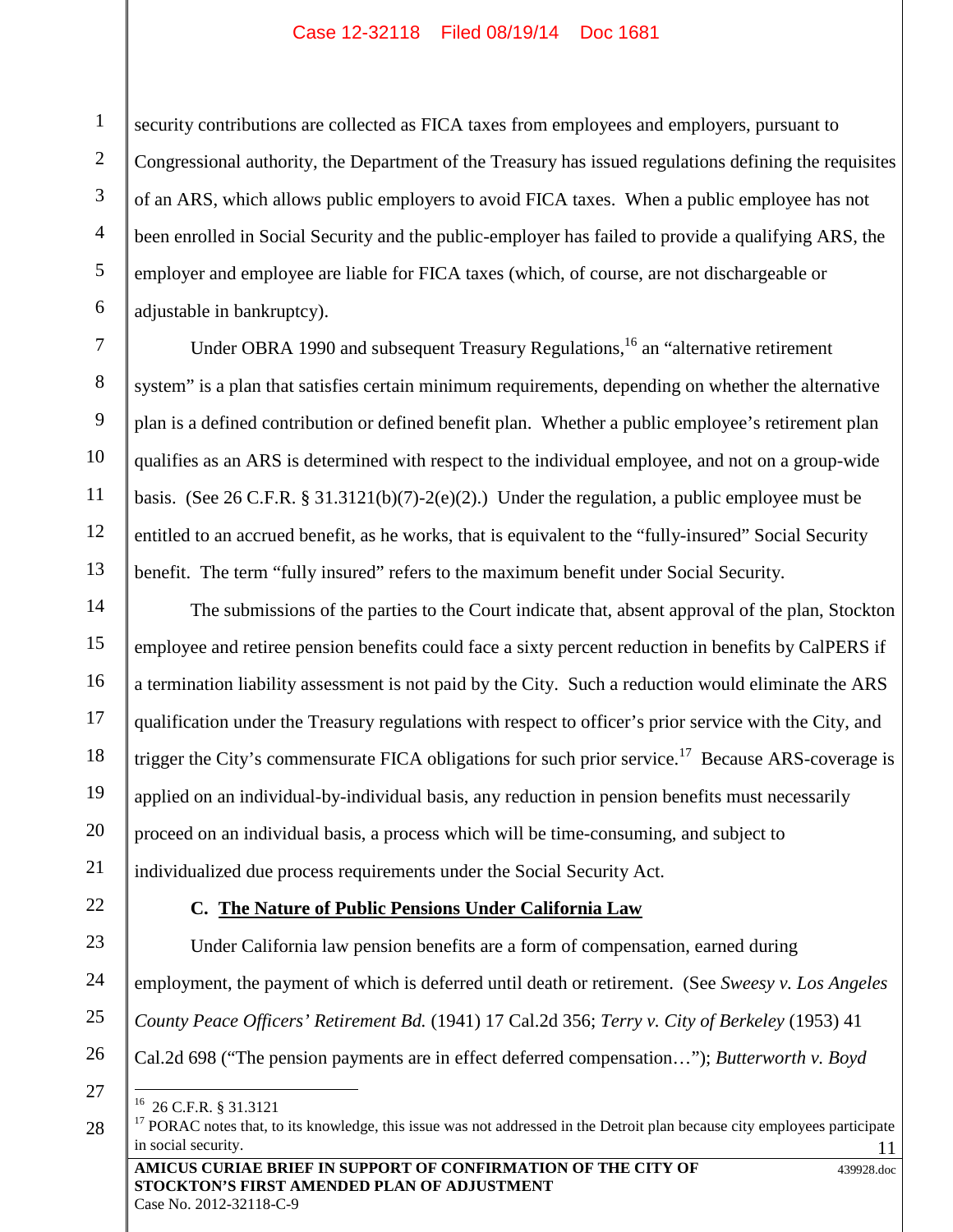1 2 3 4 5 6 7 8 9 (1938) 12 Cal.2d 140, 150) (same); *Miller v. State of California* (1977) 18 Cal.3d 808, 814 (pension benefits are deferred compensation); *Legislature v. Eu* (1991) 54 Cal.3d 492, 533 (accord); *International Assn. of Firefighters v. City of San Diego* (1983) 34 Cal.3d 292, 300 (accord); *Betts v. Board of Administration* (1978) 21 Cal.3d 859, 863 (accord). (*O'Dea v. Cook* (1917) 176 Cal. 659, 661-662 (when "services are rendered under [] a pension statute, the pension provisions become a part of the contemplated compensation for those services."); *Retired Employees Association v. County of Orange* (2011) 52 Cal.4th 1171, 1185 (same).) This deferred compensation is protected as employee property under both California's legislative scheme applicable to public pensions, and as a matter of state constitutional law

10 11 12 13 14 15 16 17 18 19 20 21 22 As noted in the brief submitted by the Stockton City Employees Association, *et al*., California's constitution preserves an employee's prospective right to continue to earn such deferred compensation under the terms offered at the time the employee commences employment. This right is prospective, is vested, and is founded in the public-employment relationship. This long-established doctrine recognizes that when an employee accepts employment she foregoes other opportunities, and ensures that by devoting her productive years to the public service, she will be entitled to continue to earn the benefits promised when she initially embarked on her life of public service. (*Allen v. City of Long Beach* (1955) 45 Cal.2d 128, 131; *Pasadena Police Officers Assn. v. Pasadena* (1983) 147 Cal.App.3d 695, 703.) This "Rule of Allen," as set forth in the Stockton City Employees' Association brief, is a vested right to be enjoyed prospectively. But under California law, earned and accrued pension benefits are the property of the employee because they represent the employee's deferred compensation. Alterations to pension systems that impair either earned benefits or a vested right to continue to earn such benefits, are protected in equal degrees by California law.

23 24 25 26 27 In fact, the nature of these rights have been specifically defined, recently, by the California Supreme Court on a certified question of state law submitted to it by the Ninth Circuit. In that case, *Retired Employees Association of Orange County v. County of Orange* (2011) 52 Cal.4th 1171 ("*REAOC*"), the Court confirmed that the term "vested" indicates irrevocability, and more than a mere contractual right:

A benefit is deemed "vested" when the employee acquires an *irrevocable interest* in the

28

**AMICUS CURIAE BRIEF IN SUPPORT OF CONFIRMATION OF THE CITY OF STOCKTON'S FIRST AMENDED PLAN OF ADJUSTMENT**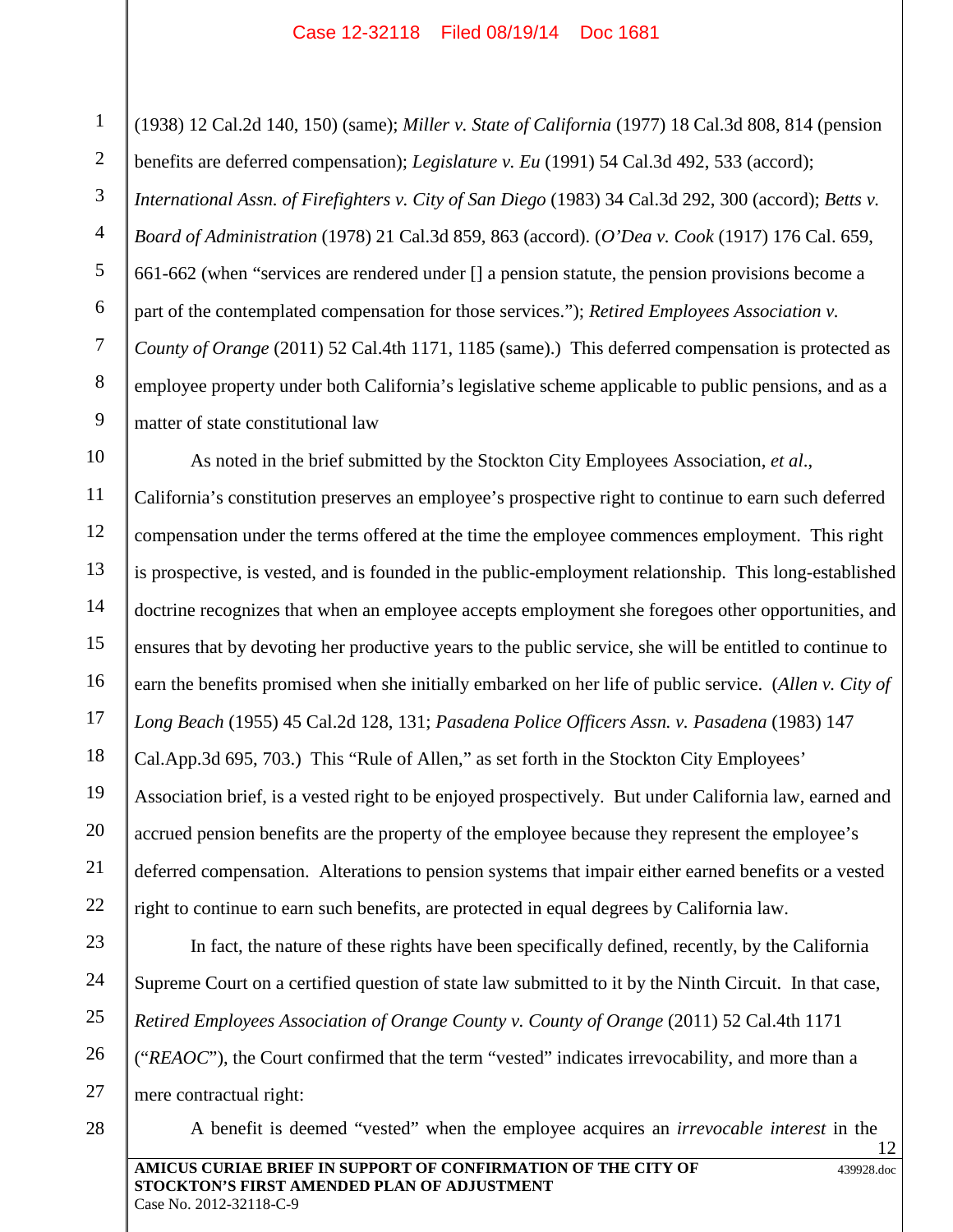1

2

3

4

5

6

7

8

9

10

11

12

13

14

15

16

17

18

19

20

benefit. The "vesting" of retirement benefits must be distinguished from the "maturing" of those benefits, which occurs after the conditions precedent to the payment of the benefits have taken place or the benefits are otherwise within the control of the employee.

(*Id.*, at 1189 n. 3 (emphasis added).) This description by California's Supreme Court cannot be understated: under state law pension benefits are compensation, and are "*irrevocable.*" Necessarily, such an irrevocable interest in one's compensation sounds in property, not contract. This is especially the case where an employee contributes towards a pension plan either directly via payroll deductions, or as a result of the negotiated package of compensation.

California's statutory scheme regarding public pensions removes both categories from this proceeding. State statutory law, including Government Code section 20487 as described in CalPERS' submissions, underscores this conclusion. While section 20487 specifically prohibits adjustments in Chapter 9 that are contrary to the PERL, a separate provision of the PERL also provides that the pension rights arising from the PERL are not subject to execution or "*any process whatsoever.*" Section 21255 of the PERL provides:

Exemption from Process; unassignability: The right of a person to *any benefit or other right under this part* and the money in the retirement fund are not subject to execution or any process whatsoever except to the extent permitted by Section 704.110 of the Code of Civil Procedure, and are unassignable, except as specifically provided in this part. $18$ 

(emphasis added). The reference to "this part" refers to the entire PERL and, by its terms, covers

"any right" conferred by the PERL.<sup>19</sup> As stated in section 20004(a) of the PERL, the Legislature's

intent in enacting the PERL was "to ensure that [CalPERS] members are provided with the retirement

21 and related benefits to which they are entitled pursuant to law." California's statutory scheme is

22 more protective still. California Code of Civil Procedure section 704.110(b), related to exemptions

- 23 from money judgment attachments, prohibits attachment of "All amounts held, controlled, or in
- 24 process of distribution by a public entity derived from contributions by the public entity or by an
- 25 26 <sup>18</sup> The CERL contains a similar provision, at Government Code § 31452 ("Retirement allowances exempt from taxation and other process: The right of a person to a pension, annuity, retirement allowance, return of contributions, the pension, annuity, or retirement allowance, any optional benefit, *any other right accrued or accruing to any person under this*
- 27 *chapter*… *are not subject to execution or any other process of court whatsoever* except to the extent permitted by Section 31603 ofthis code and Section 704.110 of the Code of Civil Procedure…" (emphasis added).

439928.doc

<sup>13</sup> 28 <sup>19</sup> Clearly, under *Patterson v. Shumate* (1992) 504 U.S. 753, CalPERS pensions are not be part of a bankruptcy estate as a result of "applicable non-bankruptcy law." 11 U.S.C. § 541(c)(2). Although section 541 is not incorporated into Chapter 9, this is pertinent when considering the nature of public pension rights.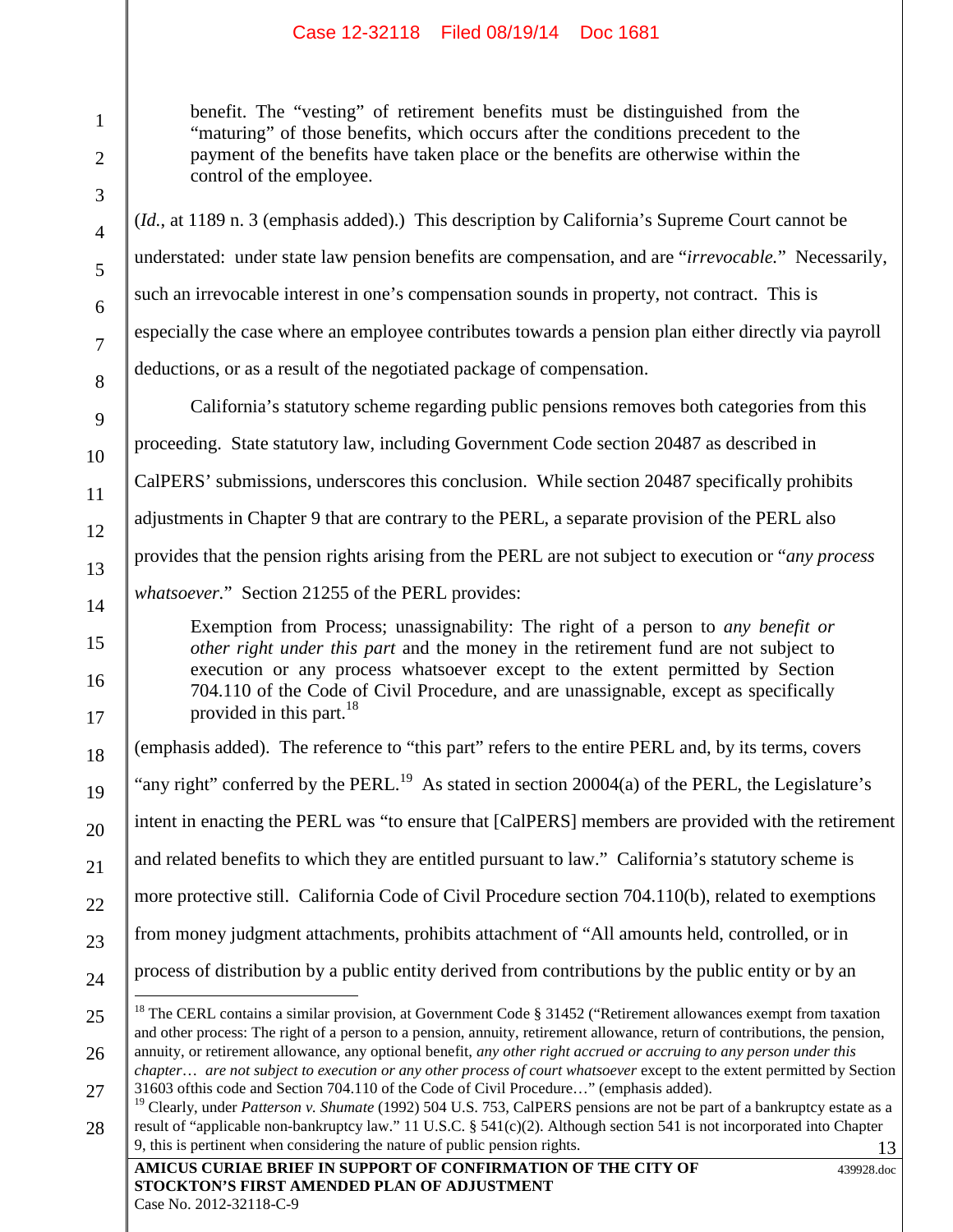1

2

3

4

5

6

7

8

9

10

11

12

13

14

officer or employee of the public entity for public retirement benefit purposes, *and all rights and benefits accrued or accruing to any person under a public retirement system*, are exempt without making a claim." (emphasis added).

The enactments reviewed above, of which section 20487 is only one example, indicate that California unambiguously views public pension rights as irrevocable and unreachable by any process not specifically enumerated. Because such pensions comprise an essential governmental function<sup>20</sup> as described in CalPERS' submission, they are beyond the discretion or authority of the Court, and sound in state statutory law. Here the State has made a political decision to protect pension rights to a degree that, under state law, they are rendered a property right of the employee.

The Court may not condone the fact that California has enacted an impenetrable wall around CalPERS-administered pensions, protecting them from execution or impairment in all contexts. But Section 903 and the Tenth Amendment places that question well beyond the authority of the Court, the People's decision in this regard presents a non-justiciable political question best avoided in these proceedings.

15 16 17 18 19 20 21 22 23 Because California law establishes a property right in public pensions as a form of deferred compensation, protected from attachment, execution, or "*any process whatsoever*" not specifically enumerated, they fall outside of a Chapter 9 proceeding and are protected under the Fifth and Fourteenth amendments of the federal constitution. The legislative history of the Bankruptcy Code indicates that its drafters considered the Fifth Amendment to be a limitation upon the taking of property rights in bankruptcy, and current bankruptcy law gives great deference to property rights. (*U.S. v. Security Indus. Bank* (1982) 459 U.S. 70, 75 ("The bankruptcy power is subject to the Fifth Amendment's prohibition against taking private property without compensation."; citing *Louisville Joint Stock Land Bank v. Radford* (1935) 295 U.S. 555.)

<sup>14</sup> 24 25 26 27 28  $^{20}$  In addition to authorities cited by CalPERS in Note 15 of its "Constitutional" supplemental brief, the Internal Revenue Service, construing section 115 of the Internal Revenue Code, 26 U.S.C. section 115, which excepts "income derived from [] the exercise of any essential governmental function," includes the funding of post employment benefits is an "essential government function." I.R.S. P.L.R. 201219012 (May 11, 2012) ("Providing such benefits to former public employees constitutes the performance of an essential government function. Based upon Rev. Rul. 90-74 and Rev. Rul. 77-261, the Trust performs an essential governmental function within the meaning of § 115(1)."; I.R.S. P.L.R. 200727002 (July 6, 2007) ("Providing health benefits to current and former employees constitutes the performance of an essential government function.") Moreover, because CalPERS functions as an alternative to Social Security for Stockton police officers, its purpose is certainly a core and essential public function.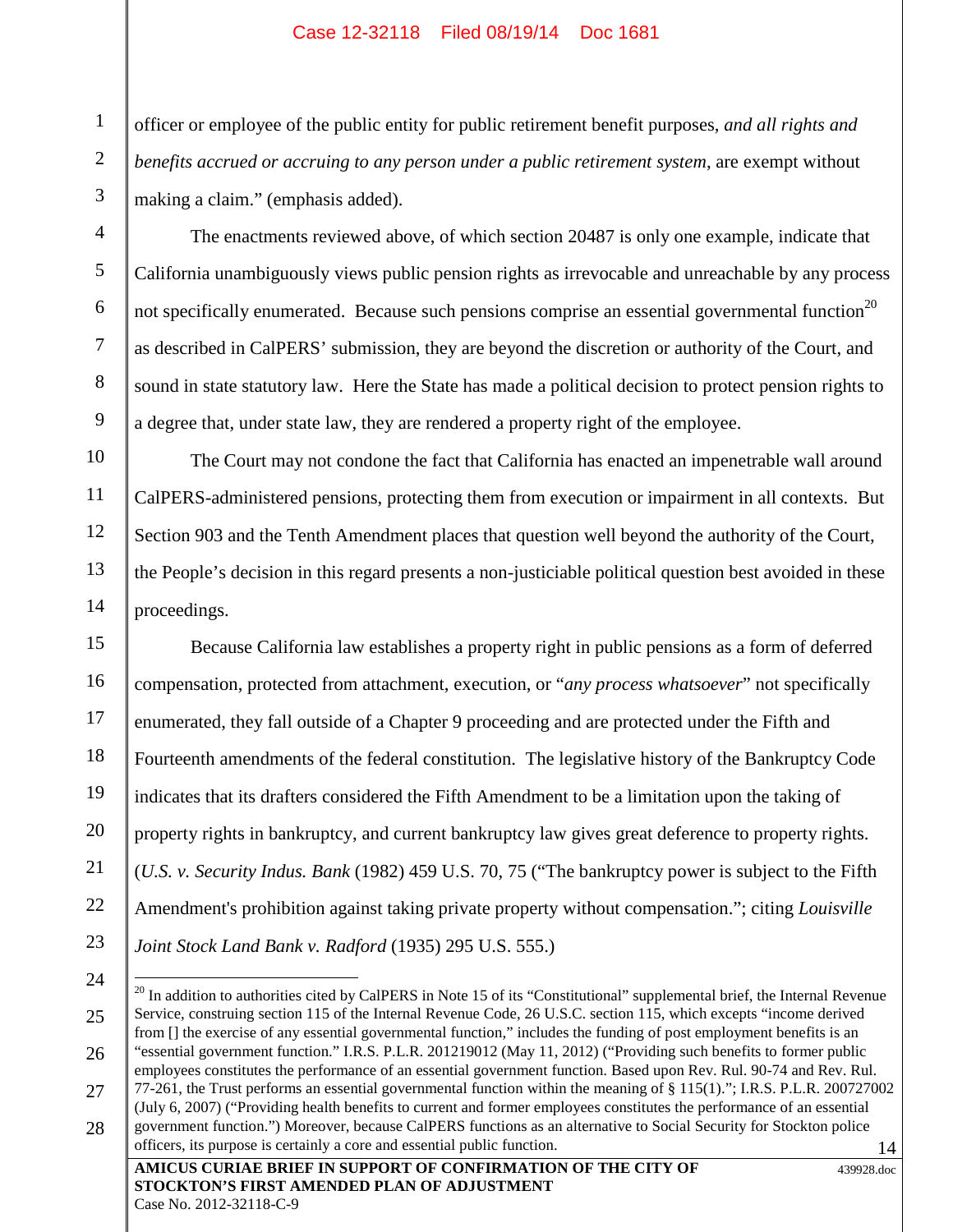## **D. The Futility of Considering Alternative Pension Providers**

There are no viable alternatives to participation in CalPERS. None of the potential alternatives, including a county plan, a City-administered pension plan, or social security enrollment, will enable police retention and recruitment, or save the taxpayers any money.

*1. SJCERA*

As a technical matter, the City could move to the CERL-covered county plan in which the City is geographically situated, if it reached agreement with the San Joaquin County Employees Retirement Association ("SJCERA"). The funded ratio of SJCERA for 2013 was 63.4%, as compared with CalPERS' public agency funded ratio of  $68.9\%$ <sup>21</sup>. It does not appear SJCERA presents any less risk to the City taxpayers.

11 12 13 14 15 16 17 18 19 20 21 Further, participating in SJCERA would not alleviate the City's pension obligations in any meaningful manner. The only method for enrolling legacy employees in SJCERA would be to purchase service credit, which is an expensive, up-front proposition. Moreover, because PEPRA now mandates certain benefits for all new hires regardless of the particular retirement system, a transfer to SJCERA would not provide more flexibility with respect to pension benefits. In addition, the City's ability to leave SJCERA once enrolled, is significantly curtailed. Under the CERL, a city -- which is encompassed within the definition of "District" per Government Code section 31468(e) -- may only exit a CERL-governed system if the City Council is presented with a petition signed by more than fifty percent of its employees and officers participating in the system. (Government Code sections 31564 and 31564.2). Thus, entering SJCERA presents a highly speculative option that, once invoked, becomes burdensome to undo.

23

24

1

2

3

4

5

6

7

8

9

10

*2. City-Administered Pension Plan*

Although the City *could* adopt its own pension system - a significant undertaking in its own right -- the decision to do so does not necessarily rest with the City. Under California's City Retirement Law, a City may establish a pension system by ordinance, but only after the employees

26

<sup>15</sup> 27 28 <sup>21</sup> Compare SJCERA 2013 CAFR (available at: http://www.sjcera.org/Pages/content/financial/SJCERA\_2013\_CAFR-Financial.pdf (last visited on August 17, 2014); with http://www.calpers.ca.gov/eip-docs/about/facts/facts-at-a-glance.pdf (last visited on August 17, 2014).) PORAC notes these funded ratios are not necessarily comparable, based on differing actuarial assumptions each plan may adopt.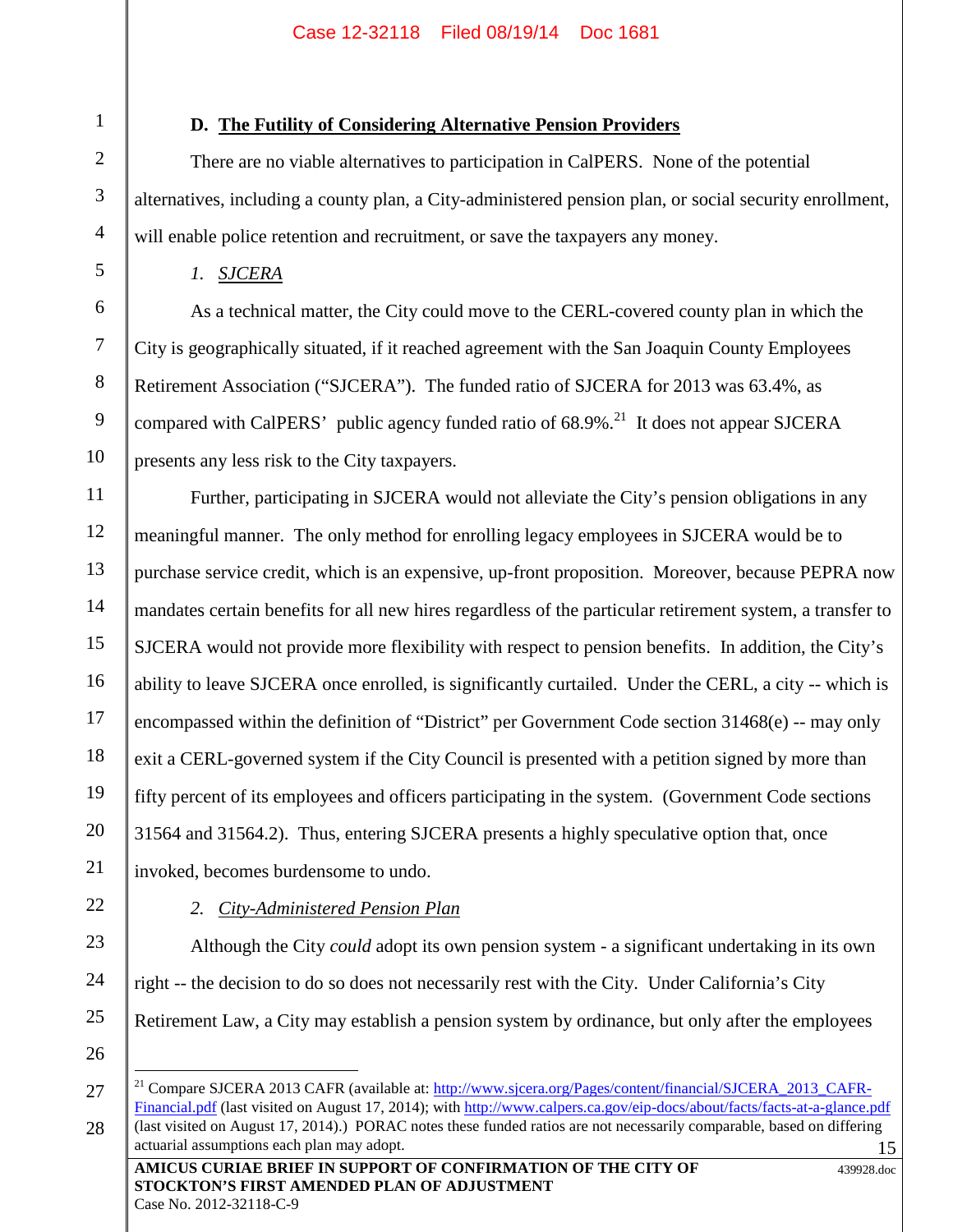vote by secret ballot to adopt it. (Gov. Code section 45303 ("The ordinance shall not be adopted unless an election is first held to permit the employees proposed to be included in the system to express by secret ballot their approval or disapproval of the retirement proposal").) Thus, the adoption of a City-governed pension system is beyond the political control of the City Council and rests with the employees themselves, making any such option highly speculative.

In addition, although Ms. Nicoll gave able testimony regarding the lack of any California cities that contract with private firms to provide pension benefits, there is a good reason no such private entities exist: it is prohibited by law. The City Retirement Law states, at government Code § 45308, that "The legislative body may maintain its own pension and retirement fund or may contract with the legislative body of any city or county in the State, or any state department, for: (a) The performance of any service in connection with the establishment or administration of the retirement system. (b) The investment, care, or administration of retirement funds. (c) Any other service relating to the system or its funds." Notably absent from this menu of options is the contracting with private entities to oversee or provide pension benefits.

15 16 17 18 19 20 Moreover, Article 16, Section 17 of the California Constitution requires a public governing board to administer public pension systems, and provides that such governing boards have "sole and exclusive responsibility to administer the system in a manner that will assure prompt delivery of benefits and related services to the participants and their beneficiaries." (Cal. Const., Art. 16, section 17). As a matter of California constitutional law, the City cannot "outsource" its pension administration to a private entity, rather a public governing board has the "sole and exclusive" duty to administer a public pension system.

# 21 22

1

2

3

4

5

6

7

8

9

10

11

12

13

14

## *3. Social Security Coverage*

23 24 25 26 27 28 Lastly, incorporating social security into a retirement benefit scheme is neither viable nor practicable, for two reasons. Social security eligibility accrues only after forty quarters, or ten years, of social security covered employment. (See 42 U.S.C. § 414(a).) Because many California local agencies, including Stockton, are not covered by social security, few Stockton police officers will have any covered earnings, and so they will be required to work for an additional ten years before becoming entitled to any social security benefits.

439928.doc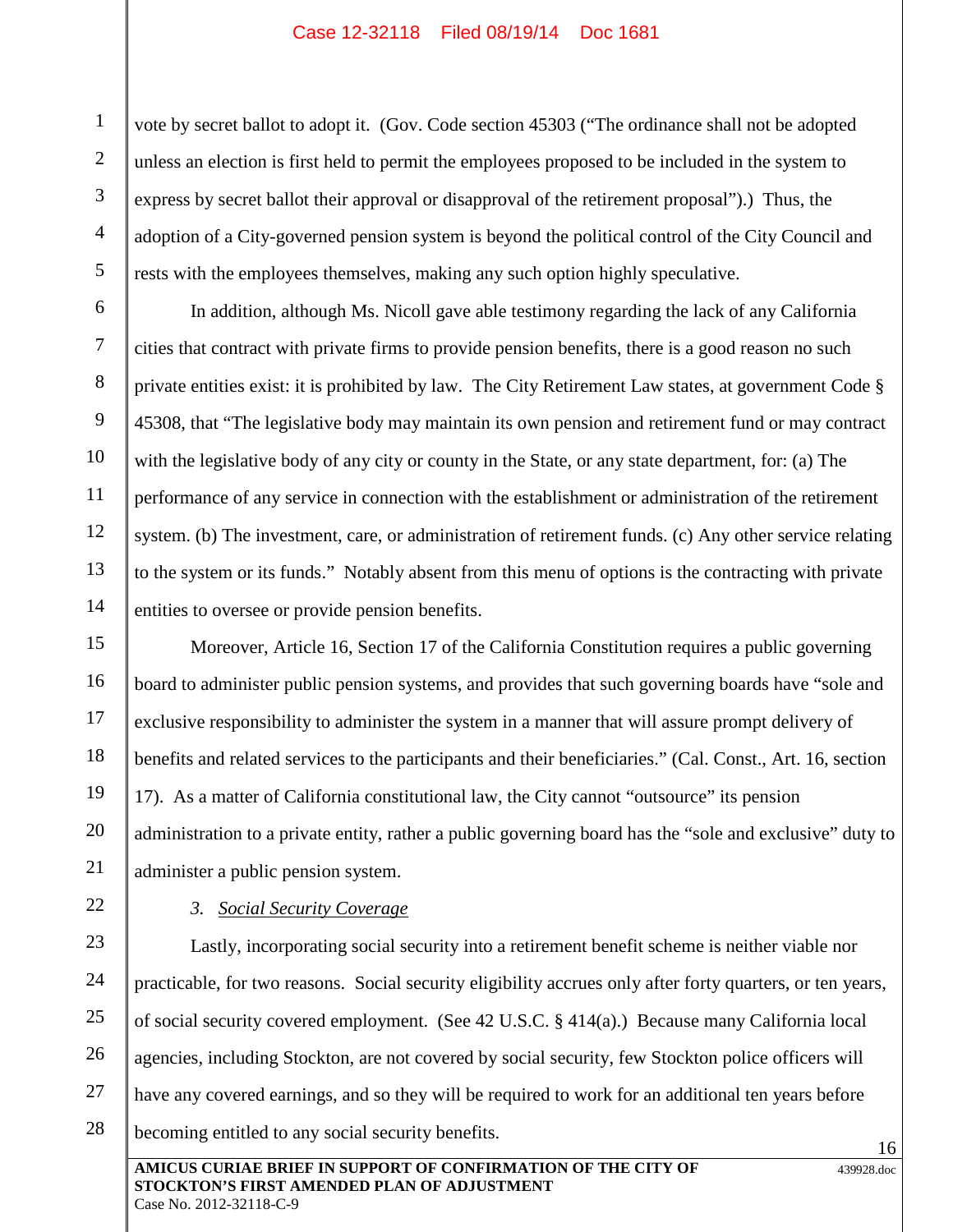1

In addition, Stockton police officers' eventual social security benefits will be subject to reduction under the Social Security Act's windfall elimination provision ("WEP"), which makes the social security system less than ideal. The WEP provision reduces social security benefits when an employee is entitled to a public pension associated with service not covered by social security, as is the case for Stockton's police. (See 42 U.S.C. section 415). The WEP would eliminate a significant portion of the earnable social security benefits. (*Id*. (social security benefits are generally determined by taking 90% of an enrollee's first \$816 in average monthly earnings, 32% of the next \$4,101, and 15% of any further monthly salary; for public employees subject to the WEP, employees receive only 40% of their first \$816 dollars in average monthly salary is credited; see also Social Security Administration Program Operations Manual System, RS-00605.362).)

Finally, it is not within the Court's or the City's authority to enroll Stockton police in social security. Under section 218 of the Social Security Act, 42 U.S.C. section 418, the method of enrolling state and local public employees is by executing an agreement between the State and the Social Security Commissioners. With respect to police and fire personnel, the Social Security Act permits their inclusion only if the affected police or fire personnel have agreed by majority vote in a secret ballot election. (See 42 U.S.C. section 418(1) ("Any agreement with a State entered into pursuant to this section may, notwithstanding the provisions of subsection  $(d)(5)(A)$ … be modified pursuant to subsection (c)(4) of this section to apply to service performed by employees of such State or any political subdivision thereof in any policeman's or fireman's position covered by a retirement system in effect on or after August 1, 1956, but only upon compliance with the requirements of subsection (d)(3) of this section."; Section 418(d)(3) permits inclusion in social security only when referendum is held among the employees and a majority vote for inclusion (although section 218 initially excluded police and fire personnel from coverage completely, 42 U.S.C. section 418(d)(5)(A), these amendments permit inclusion only upon approval by secret ballot among the safety employees).)

**AMICUS CURIAE BRIEF IN SUPPORT OF CONFIRMATION OF THE CITY OF STOCKTON'S FIRST AMENDED PLAN OF ADJUSTMENT** 439928.doc Case No. 2012-32118-C-9 17 26 27 28 Thus, it is beyond the City's or Court's authority to extend social security to police without a secret ballot vote, and given the application of the WEP and the ten-year eligibility period required for social security benefits, there is little reason why police personnel would vote to endorse it.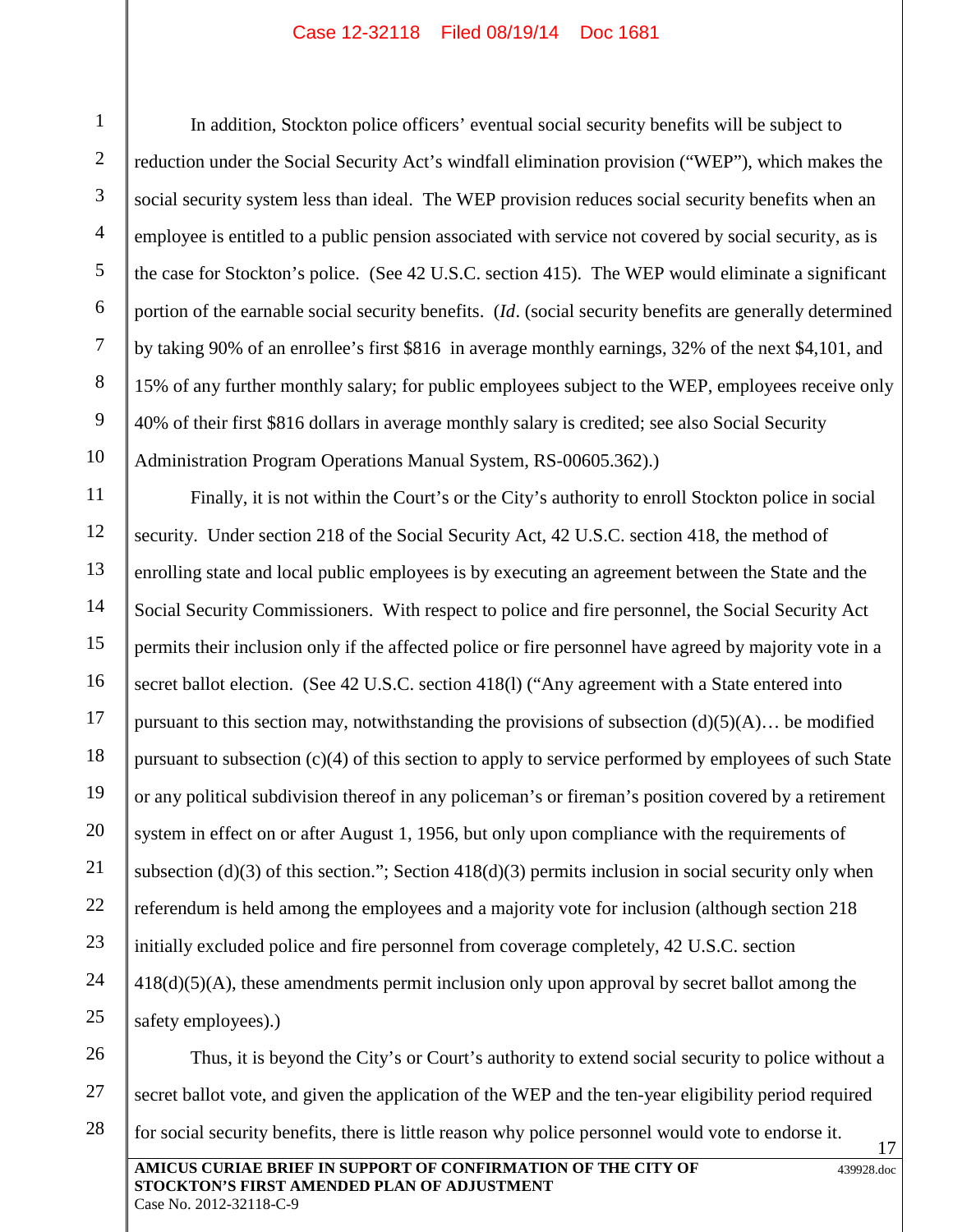Lastly, social security can not be used as an interim measure, once arrangements are made to provide social security coverage, the employees can not be removed or disenrolled. (See 42 U.S.C. section 418(f).)

Ensuring continued CalPERS participation for Stockton police is not only practically advisable, there are no better authorized alternatives.

1

2

3

4

5

6

7

8

9

10

11

12

13

14

## **E. Inviting an Assessment of Termination Liability Would Be Imprudent**

If the plan were rejected, and replaced with a plan that entailed an assessment by CalPERS of termination liability, it would result in greater financial misery for Stockton's taxpayers. Under the PERL, and CalPERS protocol, a reduced discount rate is applied to pension obligations associated with terminated agencies. In other words, the taxpayers will pay more to extract the City from CalPERS, not less. The discount rate, which represents the anticipated return on investment on contributions for the purposes of funding future benefits, when reduced results in a dramatically increased contribution obligation on the part of the City as compared to its obligations while actively participating under the higher discount rate .

15 16 17 18 19 20 21 22 23 24 25 In August 2011, the CalPERS Retirement Board adopted a more conservative investment strategy for the assets of the terminated agency pool. As a result, the applicable discount rate for the terminated pool is now below four percent, due to an investment strategy that is shorter term, more conservative, and designed to protect the principal by investing the majority of pooled assets in U.S. Treasury based securities. The U.S Treasury market is now yielding below 4 percent long-term, and near zero percent for short-term. In contrast, the discount rate applied to the active pool is 7.5 percent (because the active fund has a source of income beyond interest, and is invested for the longer term in a more aggressive and diversified portfolio, with a longer investment horizon). An employer that terminates its plan but continues with CalPERS as the plan administrator is required to deposit more assets into the pool to fund the terminated liabilities, which will fluctuate with interest rates. Interest rates in the US are currently at an all-time low.

**AMICUS CURIAE BRIEF IN SUPPORT OF CONFIRMATION OF THE CITY OF STOCKTON'S FIRST AMENDED PLAN OF ADJUSTMENT** 439928.doc 18 26 27 28 In addition to paying more, should the Court require a plan of adjustment that involves triggering a termination liability assessment, the Court will essentially be making a bet that interest rates will remain stable or decrease, and Stockton will be required to pay the assessment against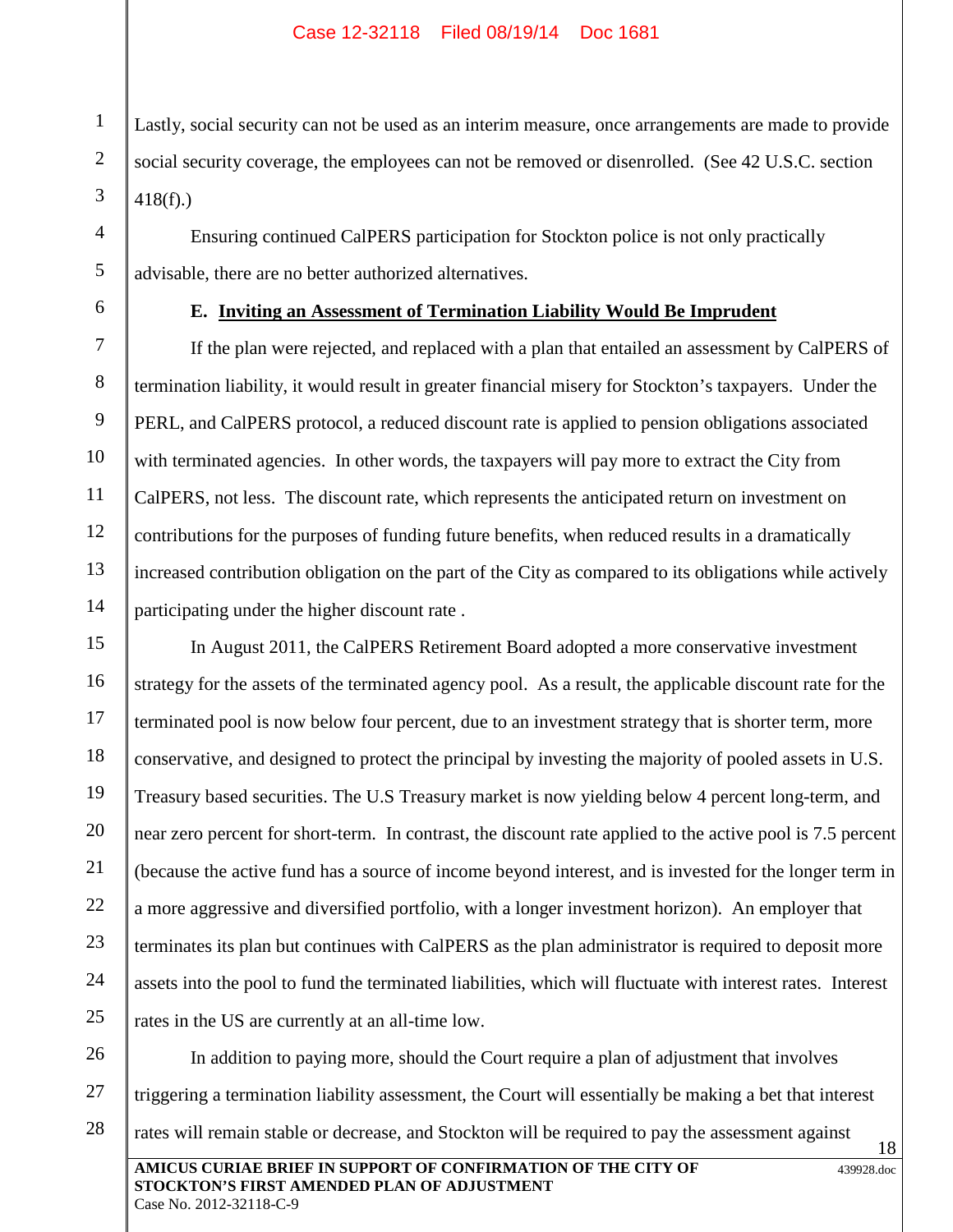this bet. In the current environment, were the Federal Reserve is considering normalizing monetary policy, $^{22}$  this is not a wise bet. Whether termination liability can be discharged or avoided as a result of the Chapter 9 proceeding is doubtful, as CalPERS' notes in its "PERL" brief, at pages 25-29, it can be said with certainty that there are no reasons to commend inviting an assessment of termination liability.

1

2

3

4

5

6

7

8

9

10

11

12

13

14

15

16

17

18

19

20

21

22

23

24

25

26

## **F. Federal Abstention Principles Require Declining to Determine Unresolved Issues of State Law**

As noted by the submissions of the interested parties supporting the plan, the issues surrounding a CalPERS termination liability lien, or permissible benefit reduction, are not properly before the Court. If they were, principles of federal abstention would require this Court to decline to consider it. CalPERS' assertion of a lien would be triggered only if an alternative, hypothetical plan were adopted that provided for avoiding obligations to CalPERS (and the employees' and retirees' interests that CalPERS has a constitutionally-prescribed fiduciary duty to represent). That is a matter of state law.

As summarized in *In re City of Central Falls*, 468 B.R. 36, 53 (D. R.I. 2012), the federal mandatory abstention statute, 28 U.S.C. § 1334(c)(2), applies in Chapter 9 proceedings. (*Id*.) Abstention is mandated when (1) the proceeding is based on a state law claim or cause of action; (2) the claim or cause of action is related to a case under title 11 but does not arise under title 11; (3) federal courts would not have jurisdiction over the claim but for its relation to a bankruptcy case; (4) an action "is commenced" in a state forum of appropriate jurisdiction; and (5) the action can be timely adjudicated in that state forum. (*Id*., at 53) Here, because the claim is not ripe, there is no pending claim. If the claim were ripe, the court would be obligated to abstain. *Ipso facto*, the Court should not issue an advisory opinion over a matter that, if it were ripe, would require the court to abstain. Further, "the seminal case which addressed abstention within the context of a bankruptcy case held abstention appropriate solely on the basis that the case presented difficult questions of state law. *Thompson v. Magnolia Petroleum Co*., 309 U.S. 478 (1940)." *In re Republic Reader's Service,*

27 28

Case No. 2012-32118-C-9

**AMICUS CURIAE BRIEF IN SUPPORT OF CONFIRMATION OF THE CITY OF STOCKTON'S FIRST AMENDED PLAN OF ADJUSTMENT**  $22$  See Minutes of the Federal reserve Board, June 17-18 2014 (available at: http://www.federalreserve.gov/monetarypolicy/fomcminutes20140618.htm (last visited on August 17, 214.))